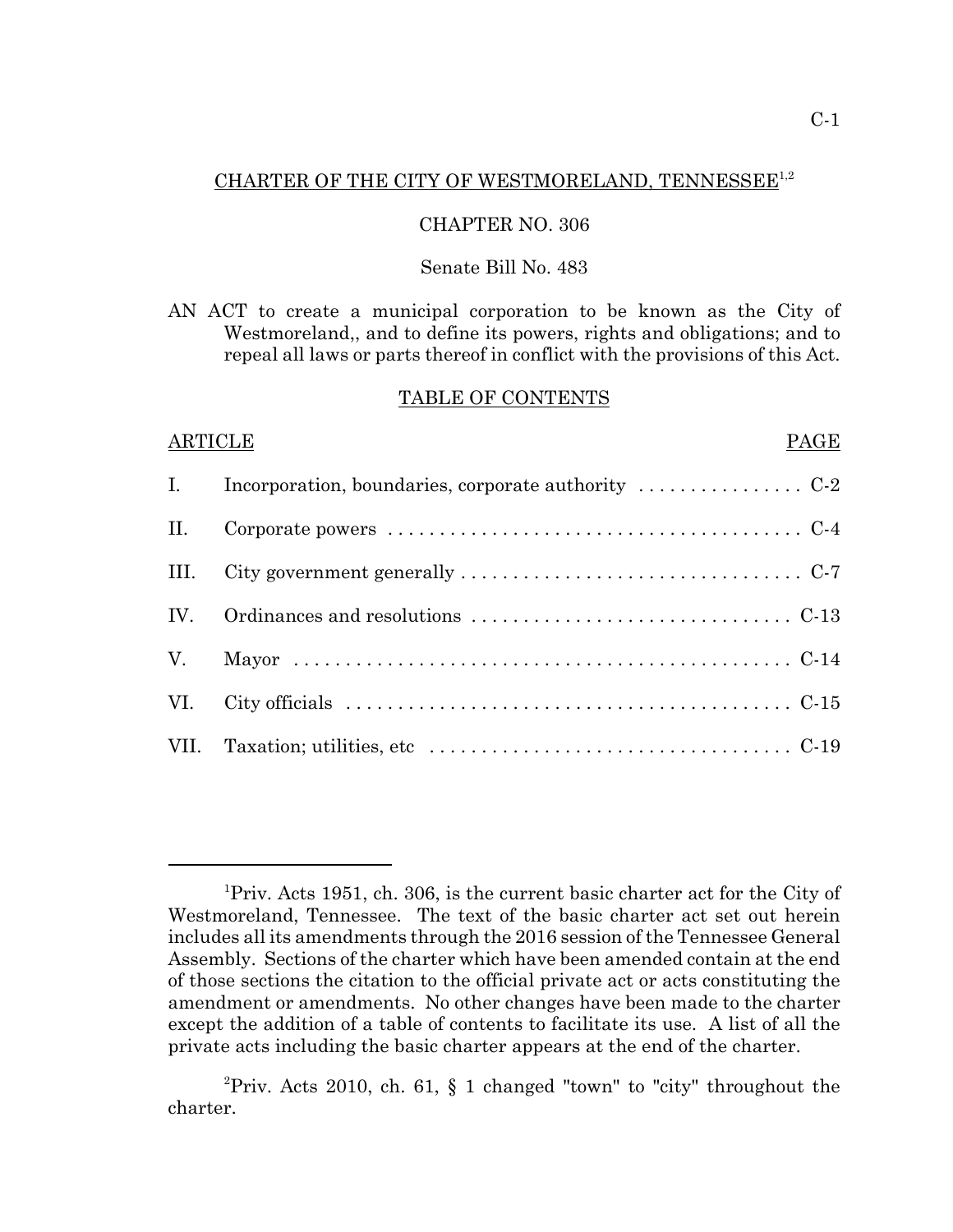#### ARTICLE I

### INCORPORATION, BOUNDARIES, CORPORATE AUTHORITY

#### **SECTION**

- 1. Incorporation.
- 2. Corporate boundaries.
- 3. Corporate authority vested in mayor, other officers.
- 4. Authority of city council to supervise platting, etc., of city property.

SECTION 1. Incorporation. Be it enacted by the General Assembly of the State of Tennessee, That that section of the County in Sumner County, Tennessee, comprised and included within the limits and boundaries set out in Section 2 hereof, and the inhabitants thereof, are hereby incorporated and constituted a body politic and corporate by the name and style of "City of Westmoreland," and shall have perpetual succession; that, by the corporate name may sue and be sued, contract and be contracted with, plead and be impleaded, grant, purchase, reserve, hold property, real, personal and mixed, within or beyond the corporate limits of the City; may sell, lease or dispose of such property for the benefit of the City and may do all other acts touching the same as natural persons, except those things herein forbidden; may have and use a corporate seal, changeable at the pleasure of the City Council.

SECTION 2. Corporate boundaries. Be it further enacted, That the boundaries and corporate limits of the City of Westmoreland shall embrace and encompass the territory within the following boundaries, to-wit:

Beginning at a point between forks of Jackson Highway and branch to east, Johns Station, about 2 yards from junction; thence North 30 1/2 degrees west 43 chains to a point where a new street from east meets Austin Peay Highway east of New Hope Church, said point north and east of junction; thence north 15 degrees 45 minutes East 37 chains to a point west side of Highway 31E about 40 yards North of gate to Earl Browns lot; thence North 60 1/2 degrees East 39.55 chains to a utility pole with transformer between homes of Wilburn Dorris and Chas. Jones; thence South 85 1/2 degrees East 34.60 chains to the Southwest corner of Tee Maggarts barn just east of Pleasant Grove Road; thence South 17 degrees East 59.35 chains to a utility pole at south east corner lot of Les McDole, just South of Street; thence South 8 1/2 degrees West 17.50 chains to a white oak on south side of Austin Peay Highway in lot of W. G. Caldwell near home of Garlan McDole; thence South 84 1/2 degrees West 19.35 chains to a tall sassafras tree, two maples 20 feet to north and near corner wood lot of W. G. Caldwell; thence South 31 degrees West 28 chains to a large oak in bend of road where a road to tunnel turns west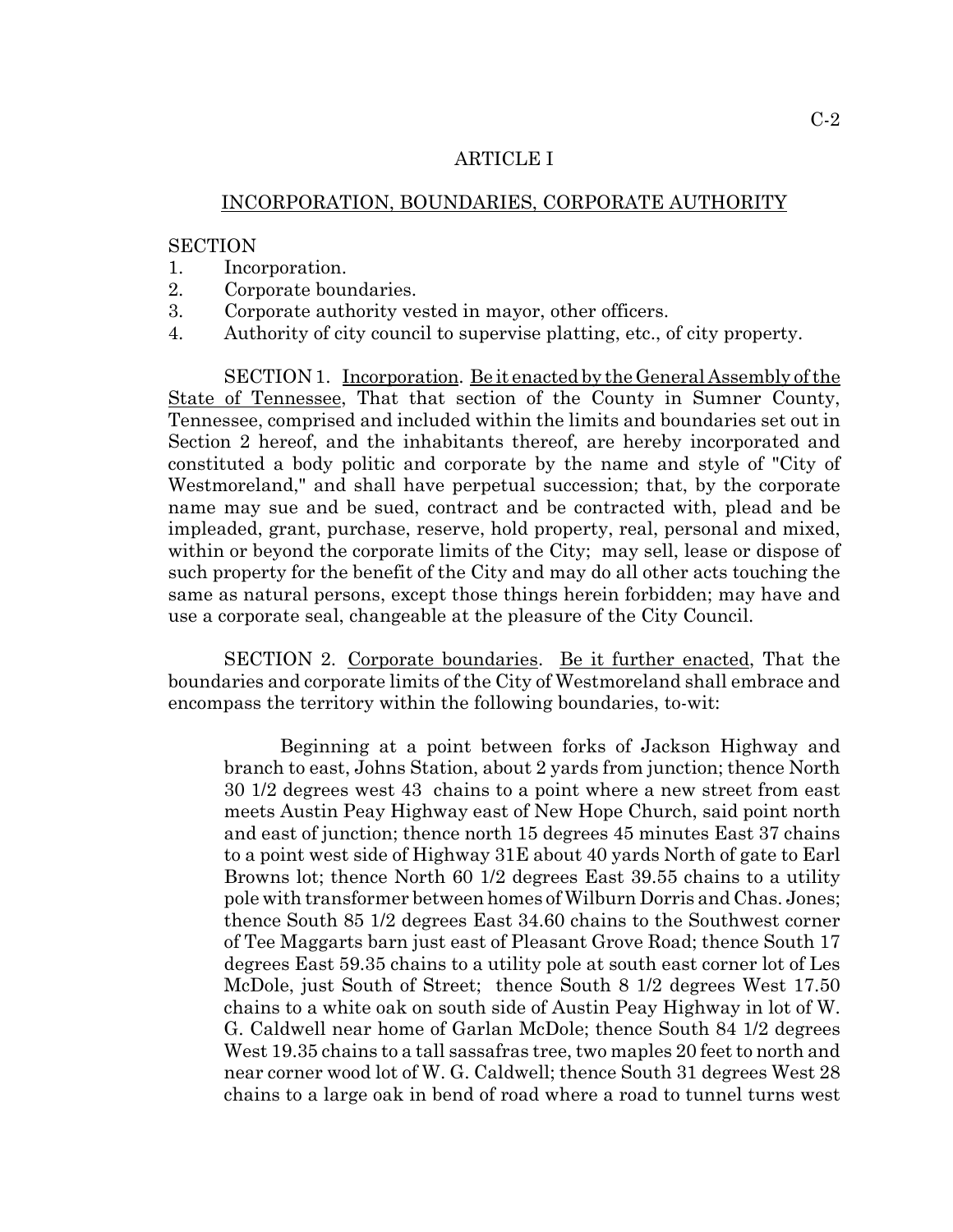from road leading south from school; thence North 53 degrees West 30.25 chains to a clump of trees south edge of road a short way east of tunnel; thence South 88 degrees West 29.70 chains to the beginning.<sup>1</sup>

SECTION 3. Corporate authority vested in mayor, other officers. Be it further enacted, The corporate authority of such city shall be vested in a mayor, and a city council, consisting of five (5) aldermen. [As replaced by Priv. Acts 2008, ch. 75, § 1]

SECTION 4. Authority of city council to supervise platting, etc., of city property. Be it further enacted, That the City Council shall have and exercise supervision of the platting, replatting, and subdividing of property within the corporate limits of said City of Westmoreland to the extent of controlling the layout and width of streets provided for in said plats or subdivisions, so that they may be made to conform to connecting streets and highways. The Register of Deeds of Sumner County, Tennessee, shall not register any map or plat or subdivision of any land subdivided into more than three lots or parcels, or designating any lands for street purposes lying within the corporate limits of the City of Westmoreland, unless such plat, map or subdivision shall bear the written approval of the Mayor of said City. Any Register of Deeds found guilty of violating this Section shall pay a fine of not less than fifty (\$50.00) Dollars nor more than Five Hundred (\$500.00) Dollars, and the registration of any unapproved plat, map or subdivision shall have no legal effect.

<sup>&</sup>lt;sup>1</sup>These corporate boundaries have been changed by the following resolution and ordinances of record in the recorder's office:

| Res. No. 41 | Ord. No. 68  |
|-------------|--------------|
| Ord. No. 51 | Ord. No. 105 |
| Ord. No. 60 | Ord. No. 109 |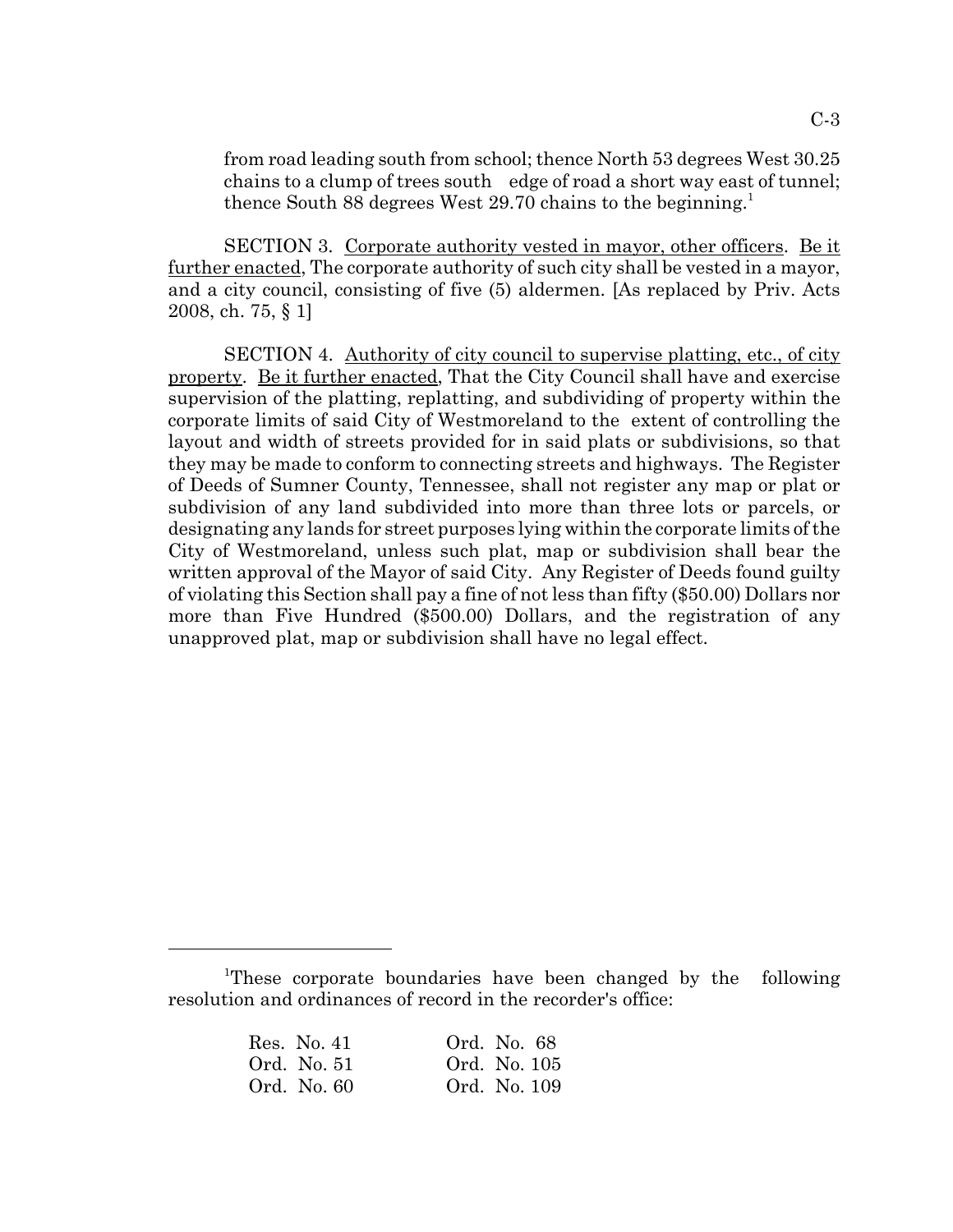## ARTICLE II

## CORPORATE POWERS

## **SECTION**

- 1. Corporate powers enumerated.
- 2. Repeal of conflicting laws.
- 3. City successor of trustees created by private act.
- 4. Enumeration of powers not exclusive.

SECTION 1. Corporate powers enumerated. Be it further enacted, That such corporation shall have full power by ordinance within the corporate limits:

(1) To levy, assess, and collect taxes upon all property, and on all subjects or objects of taxation, polls and privileges, within such limits, taxable by law for State purposes.

(2) To make special assessments for municipal improvements.

(3) To contract and be contracted with.

(4) To appropriate money and provide for the payment of the debts of the City, and to borrow money.

(5) To expend the money of the City for all lawful purposes.

(6) To acquire, receive, and hold, maintain, improve, sell, lease, or otherwise dispose of property, real or personal, and any estate or interest therein, within or without the City or State, except such as may hereinafter be prohibited.

(7) To condemn property, real or personal, or any easement, interest, estate or use therein, either within or without the City, for the present or future public use, such condemnation to be made and effected in accordance with the terms and provisions of Tennessee Code Annotated, Title 29, Chapter 16, or in such other manner as may be provided by general law.

(8) To acquire, construct, own, operate and maintain public utilities, or any estate or interest therein, or any other utility of service to the City, the inhabitants, or any part thereof, subject to conditions hereinafter provided.

(9) To grant to any person, firm, association or corporation, franchise for public utilities and public services to be furnished the City and the inhabitants thereof.

(10) To make contracts, subject to conditions hereinafter provided, with any persons, firm, association, or corporation, for public utilities and public service to be furnished the City and inhabitants thereof.

(11) To establish, open, relocate, vacate, close or abandon, alter, widen, extend, grade, improve, repair, construct, reconstruct, maintain, light, sprinkle, and clean, public streets, public highways, boulevards, parkways, sidewalks, alleys, parks, public grounds and squares, bridges, viaducts, subways, tunnels, sewers, privies, toilets and drains within the corporate limits and to regulate the use thereof within the corporate limits, and property may be taken and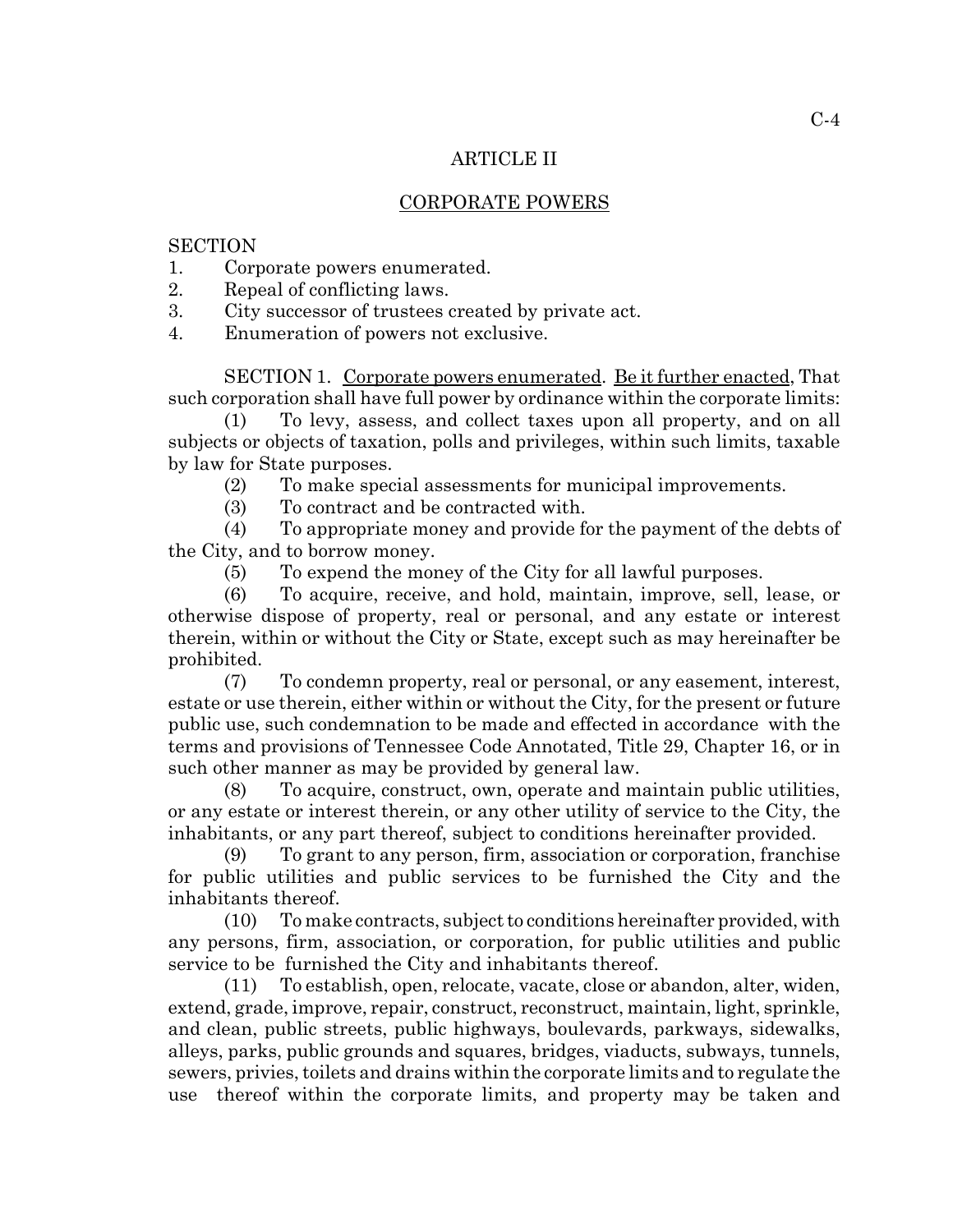appropriated therefor under provisions of Tennessee Code Annotated, Sections 7-31-107 through 7-31-111 and 29-16-114, or in such other manner as may be provided by law.

(12) To provide for the construction and repair of sidewalks and curbs, and for the cleaning of same and all gutters and streets, at the expense of the owners of the ground fronting thereon; to provide for the removal of all encroachments into and upon any street, alley, or other property of the City, and for the removal of all obstructions from sidewalks, including snow, ice and earth, the cutting and removing of obnoxious weeds and rubbish, the cleaning and rendering sanitary, or the removal of closets and privies, pig pens, stables and slaughter houses at the expense of the owners of the property or the owner of the abutting property. The expense of all of the above shall be a debt against the owner or owners, and shall constitute a lien on the lot or lots of such owner or owners. Such lien and debt may be enforced and recovered by the City in the Chancery Court of Sumner County, Tennessee, and such Court is hereby given jurisdiction of such liens and debts regardless of the amounts involved. Also, to regulate and prevent the running at large and tying and fastening of cattle, hogs, horses, mules, stock and other animals of all kinds, and stationing, placing, or leaving of teams, wagons, or other vehicles on the street, or fast riding or driving on the streets.

(13) To acquire, purchase, provide for, construct, regulate and maintain, and to do all things relating to all market places, public buildings, bridges, market houses, sewers and other structures, works and improvements.

(14) To collect and dispose of drainage, sewage, offal, ashes, garbage, and refuse, or to license and regulate such collection and disposal.

(15) To license and regulate all persons, firms, and corporations, companies, and associations, engaged in any business, occupation, calling or profession or trade not forbidden by law.

(16) To impose a license tax upon any animal, vehicle, thing, business, vocation, pursuit, privilege, or calling not prohibited by law.

(17) To define, prohibit, abate, suppress, prevent and regulate all acts, practices, conduct, business occupations, callings, trades, uses or property, and all other things whatsoever detrimental, or liable to be detrimental, to the health, morals, comfort, safety, convenience, or welfare of the inhabitants of the City and to exercise general police powers, and to make and enforce regulations to secure the general health of the citizens and to remove and prevent nuisances.

(18) To prescribe the limits within which business occupations and practices liable to be nuisances or detrimental to the health, morals, security or general welfare of the people, may lawfully be established, conducted or maintained.

(19) To regulate the location, bulk, occupancy, area, lot, height, construction and materials, including plumbing and electrical wiring of all buildings and structures, and to inspect all buildings, lands, and places as to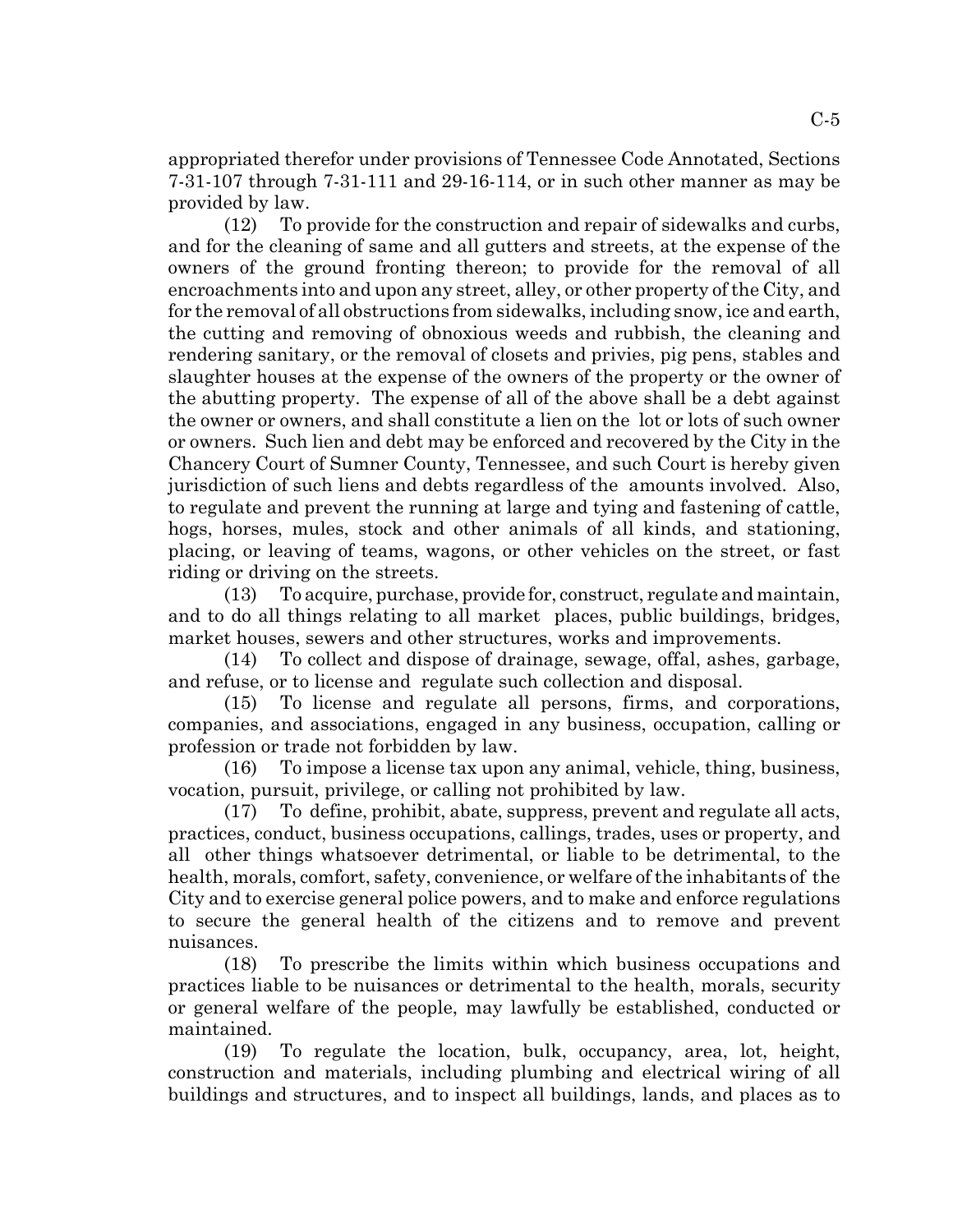their condition for health, cleanliness and safety, and when necessary, prevent the use thereof and require any alterations or changes necessary to make them healthful, clean or safe.

(20) To provide, construct, and maintain, or donate to charitable, educational, recreative, curative, corrective, detention, or penal institutions, departments, functions, facilities, instrumentalities, conveniences and services. To comply with state Department of Health rules regarding isolation or quarantine of contagious or infectious diseases as required by general law.

(21) To impose fines, forfeitures, and penalties for the breach of any ordinance and to provide for their recovery and appropriation; to provide for the enforcement of ordinances of the city; to prescribe limits within which business occupations and practices liable to be nuisance or detrimental to the health, morals, security or general welfare of the people may lawfully be established, conducted or maintained; fines, forfeitures and penalties imposed for the breach of ordinances of said city may be recovered before the city recorder;

(22) To enforce any ordinance, rule or regulation by means of fines, forfeitures and penalties, or by action or proceedings in any court of competent jurisdiction, or by any one (1) or more of such means and to impose costs as a part thereof but no fine, forfeiture or penalty shall exceed fifty dollars (\$50);

(23) To regulate, tax, license, require vaccination or suppress the keeping and running at large of animals within the City; to impound the same and in default of redemption, to sell or kill the same.

(24) To provide the City with water, natural gas and electricity, by water works, electric distribution systems, gas distribution systems, within or beyond the boundaries of the City.

(25) To erect, establish, open, close and remove bridges, sewers, gutters, hydrants or cisterns.

(26) To establish, support, and regulate a police department and to appoint a Chief of Police and/or police officers when it is necessary.

(27) To provide for the enclosing, improving, and regulating the public grounds and buildings belonging to the City within or without the corporate limits.

(28) To provide for the prevention and extinguishment of fires, to establish and equip a fire department or to purchase fire fighting equipment and erect or purchase buildings for the housing of same; to restrain or prohibit the erection of wooden or combustible buildings in any part of the City; to regulate and prevent the carrying on of any business dangerous in causing or producing fires; to regulate the storage of all combustible, inflammable or explosive materials, and the use of lights or fire in the City, or the cleaning, burning, and sweeping of chimneys or stove pipes, and to regulate or prevent the discharging, firing, shooting, or carrying of guns, pistols and fireworks in the City.

(29) The City Council shall have the power to designate from time to time a depository or depositories in which all of the funds of the City shall be kept, and it shall be cause for removal from office of any City official, to refuse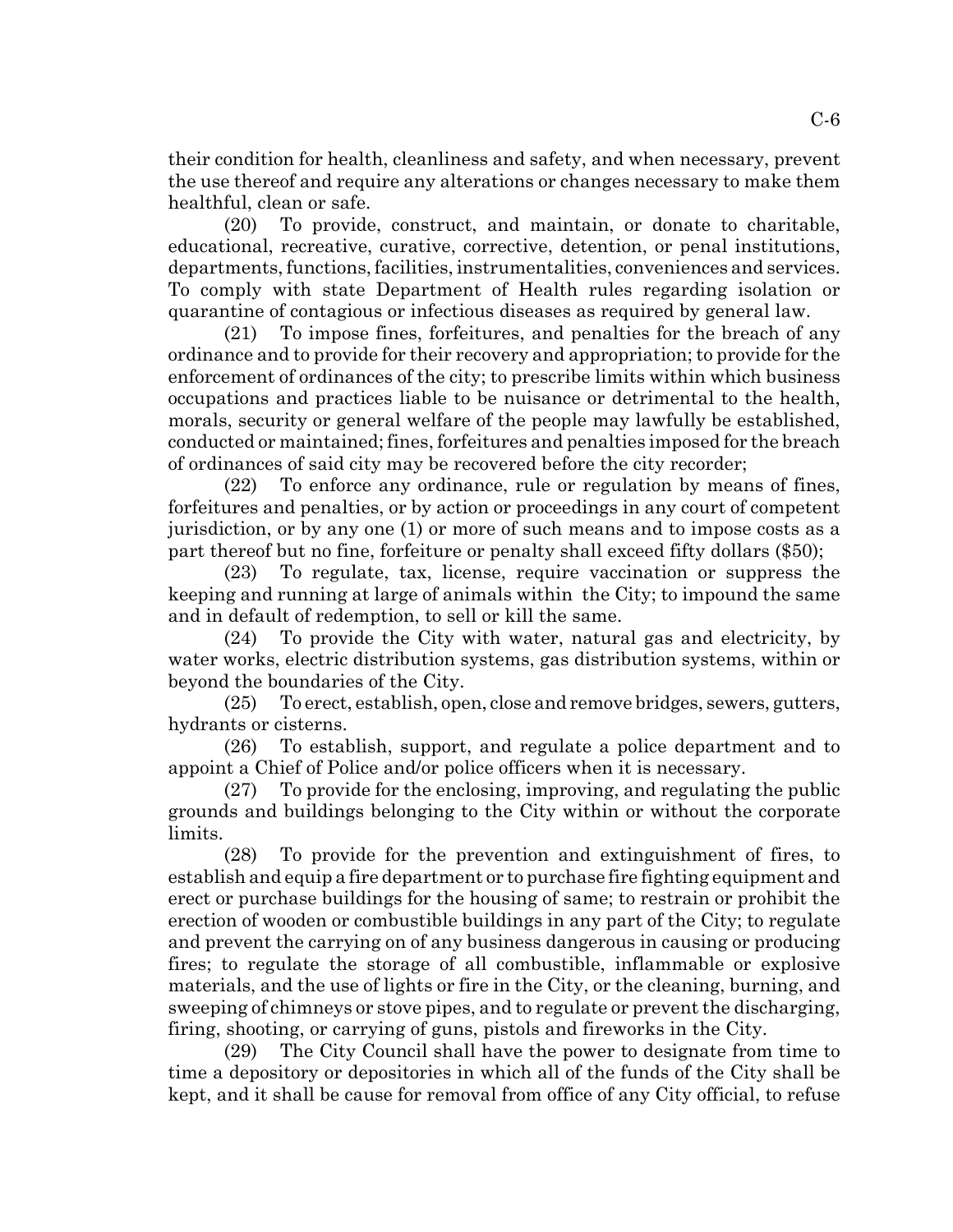to deposit the funds in such official's hands in the depository or depositories so designated.

(30) The City of Westmoreland shall have the right of eminent domain for all municipal purposes named in this Charter and to that end shall have the right to condemn property, the proceedings of condemnation to be governed by Tennessee Code Annotated, Title 29 Chapter 16.

(31) To have and exercise all powers which now or hereafter it would be competent for this Charter specifically to enumerate, as fully and completely as though said powers were specifically enumerated herein. [As amended by Priv. Acts of 1957, ch. 249; Priv. Acts of 1963, ch. 26; Priv. Acts 1977, ch. 141; Priv. Acts 1980, ch. 182; and replaced by Priv. Acts 1994, ch. 158, § 1; and amended by Priv. Acts 2008, ch. 75, §§ 2, 3, 4 and 5]

SECTION 2. Repeal of conflicting laws. Be it further enacted, That all laws and parts of laws in conflict with this Act, including, but not limited to, Chapter 356 of the Private Acts of 1939, and Chapter 247 of the Private Acts of 1941, be and the same are hereby repealed.

SECTION 3. City successor of trustees created by private act. Be it further enacted, That the City of Westmoreland, the municipal corporation created by this Act, shall succeed to all of the property, of every sort and description, owned, controlled, managed or held by the Trustees authorized and created by Chapter 356 of the Private Acts of 1939 and Chapter 247 of the Private Acts of 1941, and the title to same is hereby divested out of said Trustees and vested in the City of Westmoreland created by this Act.

SECTION 4. Enumeration of powers not exclusive. Be it further enacted, That the enumeration of particular powers in this Charter is not exclusive of others, nor restrictive of general words or phrases granting powers, nor shall a grant or failure to grant powers in this charter, and whether powers, objects, or purposes are expressed conjunctively or disjunctively, they shall be construed so as to permit the City to exercise freely any one or more of such powers as to any one or more of such objects for any one or more of such purposes.

## ARTICLE III

## CITY GOVERNMENT GENERALLY

#### **SECTION**

- 1. City council and other officers.
- 2. First officeholders listed; first election authorized.
- 3. Elections; procedures, qualifications of candidates.
- 4. Certificates of election; installation into office.
- 5. City council to elect certain officers.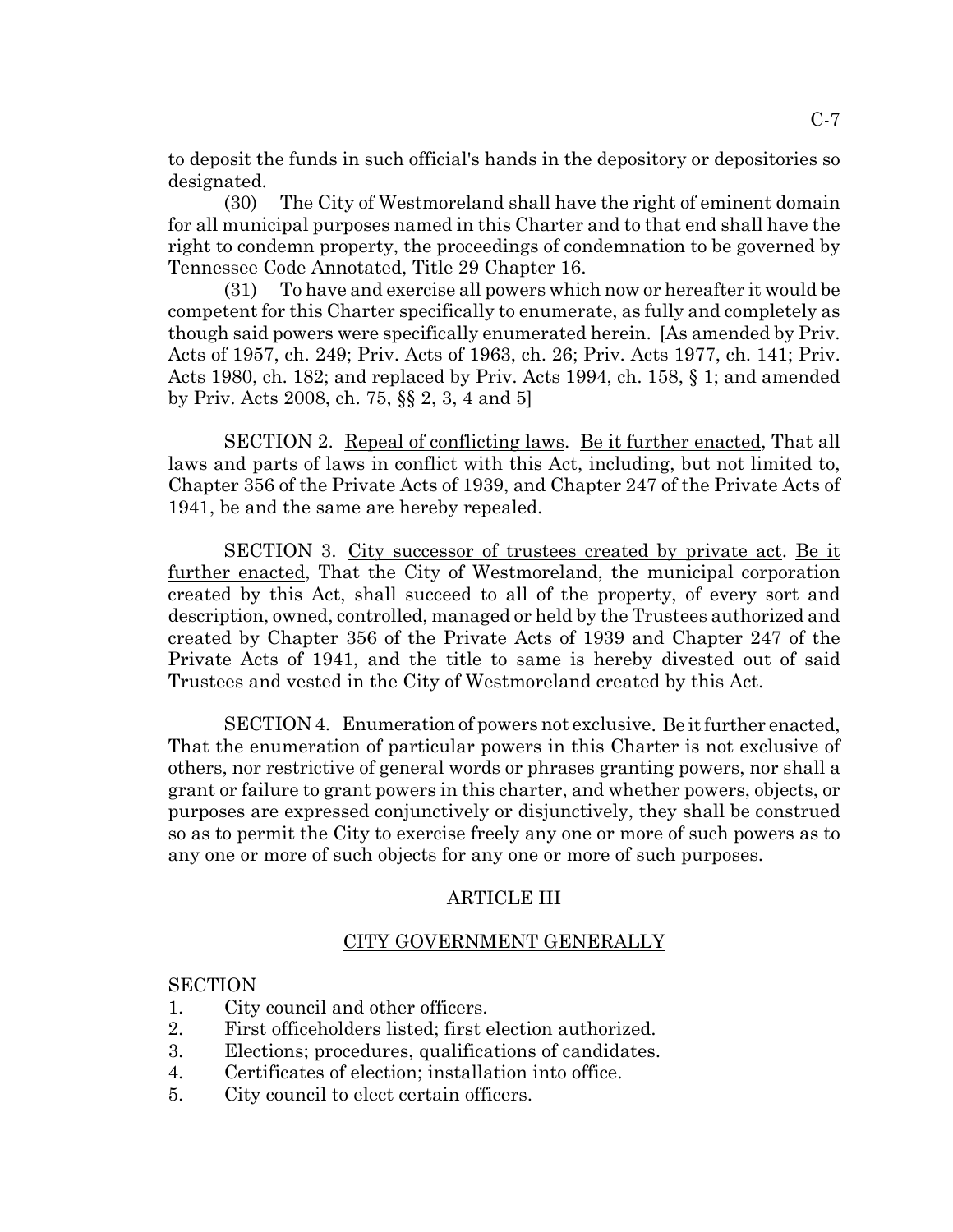- 6. Elections; procedures, qualification of voters.
- 7. Disqualification for city office.
- 8. Salary of mayor and aldermen.
- 9. Legislative power vested in city council.
- 10. City council meetings.
- 11. Mayor to preside.
- 12. Vacancies in city council.
- 13. Mayor pro tempore.
- 14. Quorum.
- 15. Investigative and punitive powers of council.
- 16. Administering of oaths and keeping minutes.
- 17. Council sessions to be public.
- 18. Removal of city officers.
- 19. Adoption of ordinances and resolutions; other actions.
- 20. Oath of officers.

SECTION 1. City council and other officers. Be it further enacted, That the governing body of such municipality shall be known as the "city council," and shall be composed of a mayor and five (5) aldermen; the other officers of such municipality shall be a recorder, a treasurer, a city judge, and a city attorney. [As amended by Priv. Acts 1980, ch. 182; and Priv. Acts 2008, ch. 75, § 6]

SECTION 2. First officeholders listed; first election authorized. Be it further enacted, That from the date of the taking effect of this Act and until January 1, 1953, Virgil Williams shall be Mayor of said City; James Brown, Hilary Harrison, H. G. Kirby, Jr., D. B. Upton and Joe McKinney, shall be Aldermen, and their successors shall be elected at the election to be held for that purpose on the first Thursday of December, 1952, or at such time as the said corporation may by Ordinance determine: Joe Young Law shall be Recorder; Robert Hoskins shall be City Marshal; L. A. Fykes shall be City Treasurer; and C. E. Maness shall be City Attorney; it being the intention of the Act to have said above named officers serve until the first day of January, 1953, but the right is hereby given to remove, discharge or deal with any of said officers as may be done by the laws and Ordinances of the said City Council and nothing shall be construed to effect in any manner the right to do so as provided by said laws and Ordinances.

SECTION 3. Elections; procedures, qualifications of candidates. Be it further enacted that the Election Commission of Sumner County, Tennessee, as provided by the general laws of the State of Tennessee, shall hold an election at the voting place in said City of Westmoreland, on the first Tuesday, following the first Monday, in November 2004, and on the same date of the regular November general election held each and every two (2) years thereafter for the purpose of electing a mayor and aldermen where the terms of such offices have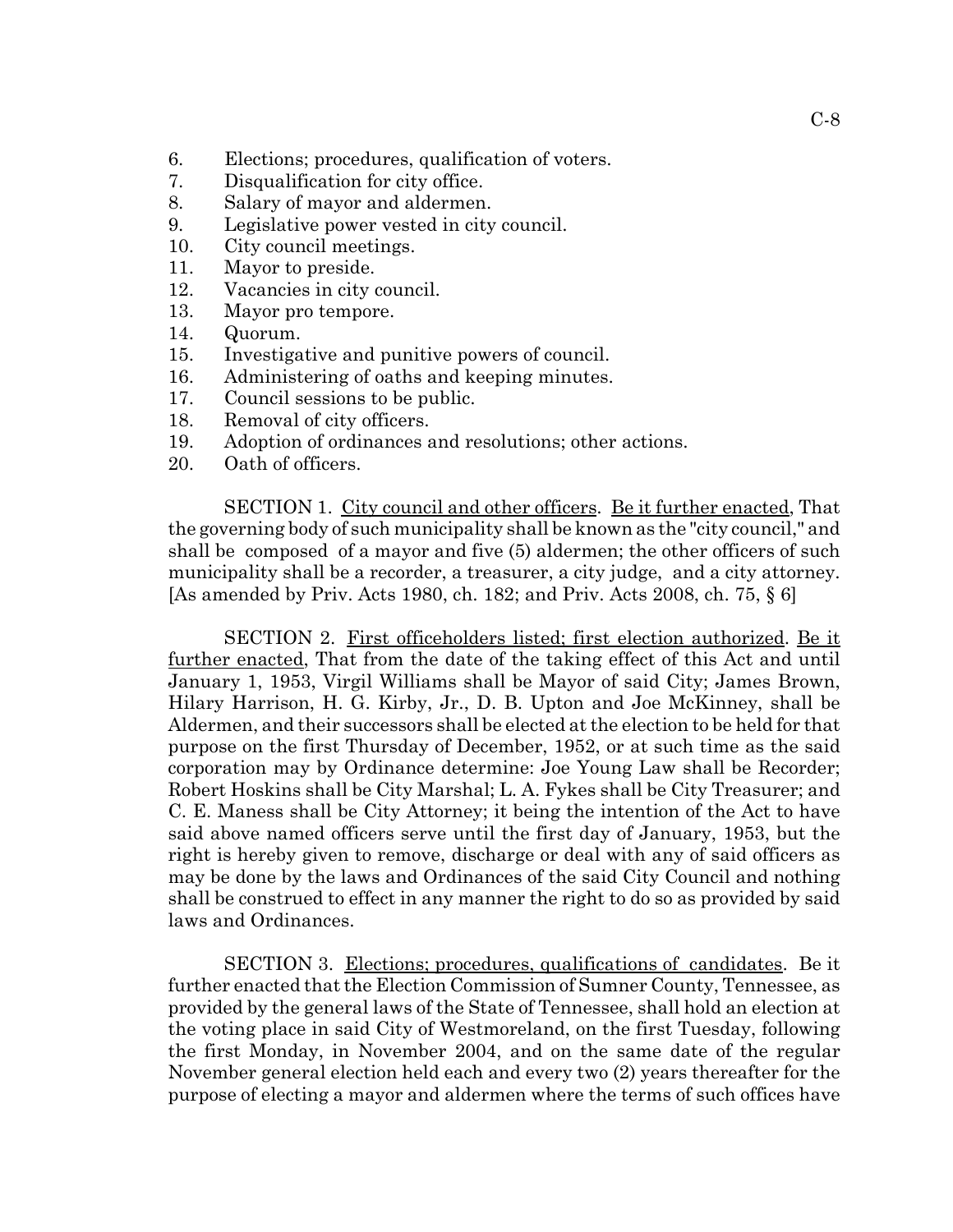expired. Beginning with the election in 1986, and every four (4) years thereafter, the office of Mayor and two (2) Aldermanic seats shall stand for election. Beginning with the election in 1988, and every four (4) years thereafter, three (3) Aldermanic seats will stand for election. The Mayor and Aldermen shall be elected by the qualified voters of the City for a four-year term of office, and the candidates receiving the highest number of votes shall be elected. When two (2) or more persons have an equal number of votes for any elective office, the election shall be determined by a majority of the votes of the council-elect. The present Mayor and Aldermen shall hold their respective offices until the expiration of the terms for which they were elected, and until their successors are elected and qualified. No person shall be elected Mayor or Aldermen unless he or she is a bona fide resident and citizen of the City and citizen thereof for not less than one (1) year previous to and next before his or her election. [As replaced by Priv. Acts 1986, ch. 140; and Priv. Acts 2003, ch. 11; as amended by Priv. Acts 2008, ch. 75, § 7]

SECTION 4. Certificates of election; installation into office. Be it further enacted, That the election commissioners shall deliver certificates of election to each of said persons so receiving the highest number of votes, and said certificates shall entitle the persons holding them to be inducted into office. Persons elected in November, 2012, and November, 2014, shall be installed into office on the first day of January following, unless the same shall fall on Sunday, and then on the first day thereafter. Notwithstanding the provisions of Section 3 of this article, persons elected in November, 2012, and November, 2014, shall serve a forty-seven (47) month term. Beginning with the election in 2016 and each election thereafter, the persons elected in accordance with Section 3 shall be installed into office on the first day of December following, unless the same shall fall on Sunday, and then on the first day thereafter, to serve four year terms. The persons elected shall, before assuming the duties of their respective offices, take an oath or affirmation before the Mayor in office, a Notary Public, or some Justice of the Peace of Sumner County, Tennessee, that they will support the Constitution of the United States and of the State of Tennessee and the Charter and Ordinances of the City, and to demean themselves in their official capacity faithfully, honestly and with due regard to the welfare of the City, to the best of their ability. In the case of a contest the mode of procedure shall be determined by the City Council. In case no election is held at the time specified, the authorities empowered to hold same shall call an election upon at least ten days' notice. [As amended by Priv. Acts 2012, ch. 65, § 1]

SECTION 5. City council to elect certain officers. The city council shall appoint a city recorder, city treasurer, city attorney, and a city judge. Appointed officers shall not be required to be residents of the City of Westmoreland at the time of their appointment in order to be eligible for such offices, but it shall be their duty to establish and maintain a bona fide residence within two (2) miles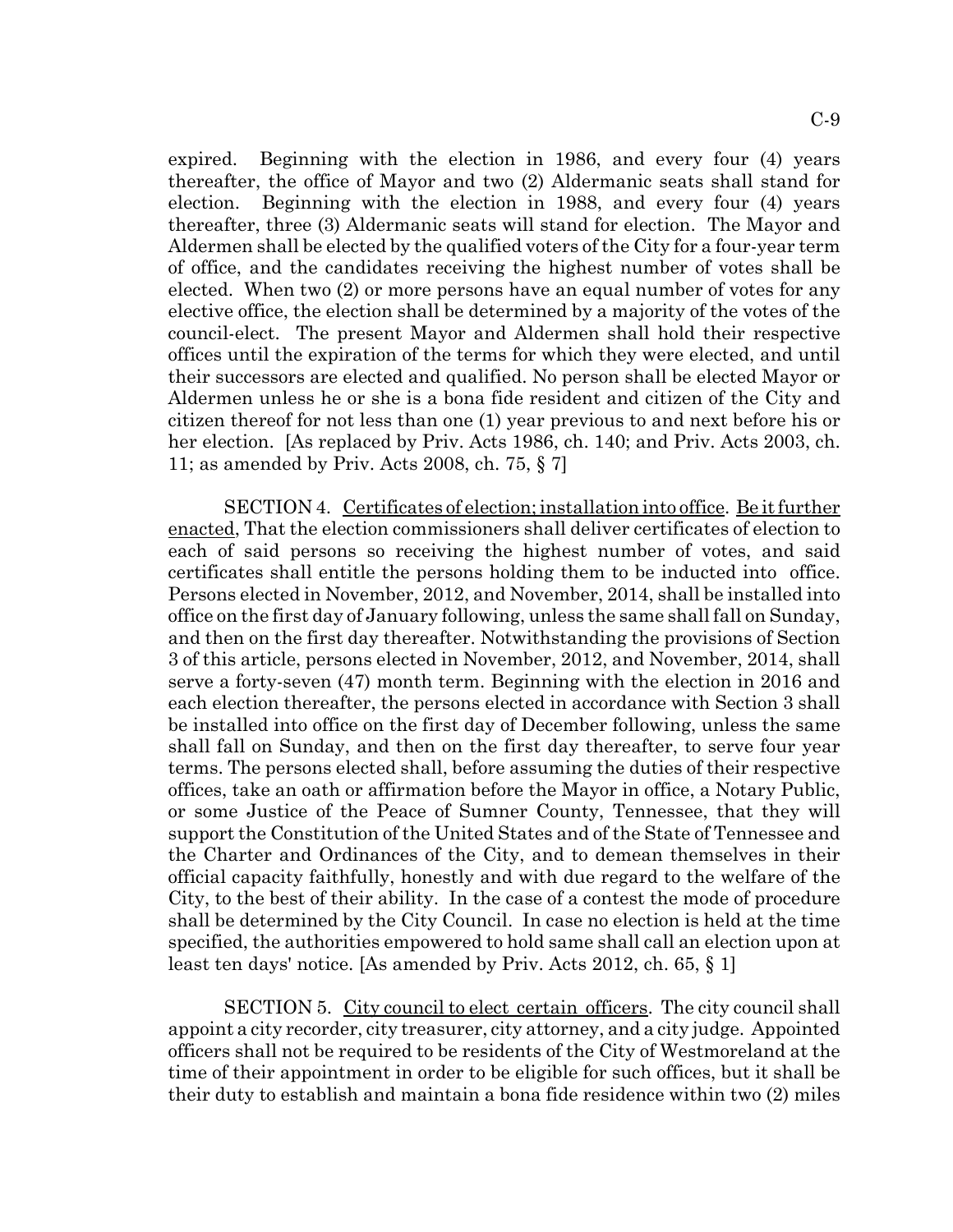of the city limits within ninety (90) days from the date of their appointment. However, the City Attorney, City Judge, and City Recorder are exempt from the residency requirements set forth in the previous sentence. Persons appointed to any of the offices shall be required to devote as much of their time as shall be necessary to perform properly the duties of the office to which appointed. If, for any reason, the city council fails to appoint any or all of the officers listed in this section at a meeting, it may do so at any subsequent regular meeting of the city council. Officers appointed as specified herein shall serve at the pleasure of the city council, as shall all employees of the city. [As amended by Priv. Acts 1953, ch. 451; replaced by Priv. Acts 1972, ch. 364; amended by Priv. Acts 1980, ch. 182; added by Priv. Acts 1986, ch. 140; replaced by Priv. Acts 1994, ch. 158, § 2; and Priv. Acts 2008, ch. 75, § 8, and amended by Priv. Acts 2015, ch. 8, § 1]

SECTION 6. Elections; procedures, qualification of voters. Be it further enacted, That the City Council shall have the power to call, regulate and provide for all municipal elections, including all elections respecting bond issues; that all elections held under this Charter shall be held and supervised by the Election Commissioners of Sumner County, Tennessee, or such other person or persons as may be authorized to hold State and County elections. In any election under this Charter, all voters who are qualified to vote for the members of the General Assembly of the State of Tennessee shall be entitled to vote. Any one who owns real property assessed for taxes at One Hundred (\$100.00) Dollars, or more, within the corporate limits of the City, shall have the same right to vote as citizens who live within the corporate limits. [As amended by Priv. Acts 1994, ch. 158, § 3]

SECTION 7. Disqualification for city office. Be it further enacted, That no person shall become Mayor or Alderman who shall have been convicted of malfeasance in office, bribery, or other corrupt practice or crime. If the Mayor, or any Alderman should be convicted of any such offense, he shall forfeit his office.

SECTION 8. Salary of mayor and aldermen. Beginning January 1, 1999, the salary of the mayor shall be three-thousand six hundred dollars (\$3,600) per year and the salary of each aldermen shall be six-hundred dollars (\$600) per year, said salaries to be paid in equal monthly installments. Beginning January, 1, 2011 the salary of the mayor shall be seven thousand two hundred dollars (\$7,200) per year and the salary of each alderman shall be one thousand two hundred dollars (\$1,200) per year, said salaries to be paid in equal monthly installments. Beginning with the mayor elected in 2014, and with the aldermen elected in 2016, the compensation of the mayor and aldermen shall be established in the ordinance adopting the annual budget and capital program of the City. The salary of the mayor and aldermen shall not be changed during the term of office. In addition, the mayor and aldermen may be reimbursed for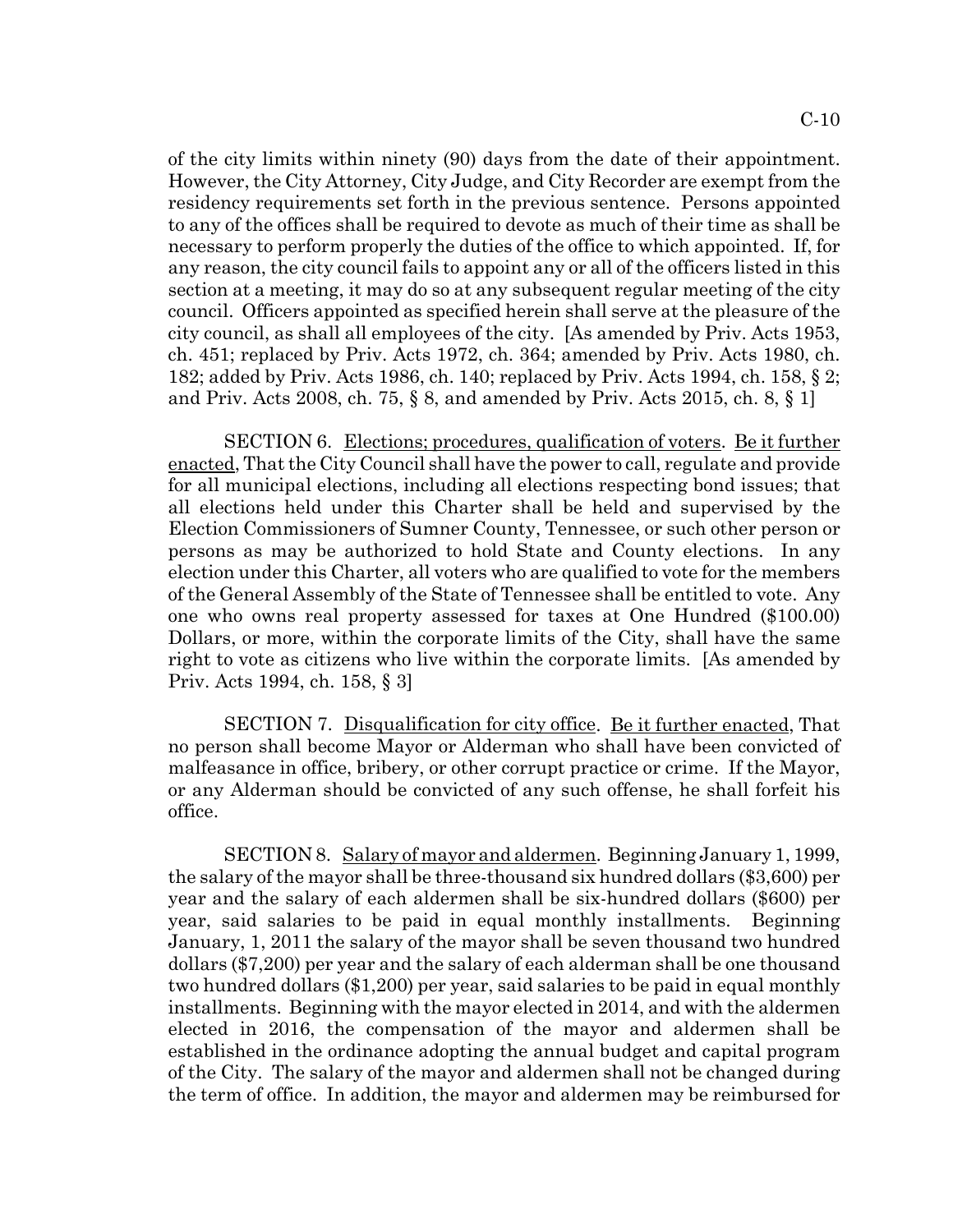actual and necessary expenses incurred in the performance of their official duties, provided that such expenses are approved by the city council at one of its regular meetings. [As amended by Priv. Acts 1969, ch. 188; replaced by Priv. Acts 1986, ch. 140; Priv. Acts 1994, ch. 158, § 4; Priv. Acts 1998, ch. 126; and Priv. Acts 2008, ch. 75, § 9; and amended by Priv. Acts 2014, ch. 80, § 1]

SECTION 9. Legislative power vested in city council. Be it further enacted, That the legislative and other powers, except as otherwise provided by this Charter, are hereby delegated to and vested in the City Council and the City Council may, by Ordinance or Resolution, not inconsistent with this Charter, prescribe the manner in which all powers of the City may be exercised, provide all means necessary or proper therefor, and do all things needful within or without the City in order to protect the rights of the City.

The said City Council shall exercise its powers in sessions duly assembled and no member or group of members shall exercise or attempt to exercise the powers conferred upon the City Council except through proceedings adopted at some regular or special session.

SECTION 10. City council meetings. Be it further enacted, That the City Council shall, by Ordinance, fix the time and place at which regular meetings of said City Council shall be held, at the first meeting of the Council after this Charter becomes effective. Said meetings shall be at least once each month and any officer whose duty it is to attend shall draw no pay for said month if he fails to attend, except in case of sickness or other lawful excuse noted on the Minutes of said meeting.

Whenever, in the opinion of the Mayor, or of any two Aldermen, the welfare of the City demands it, the Mayor or the Recorder shall call a special meeting of the City Council upon written notice to each Alderman, the Recorder, and the City Attorney; such notice to be served by the Chief of Police, or one of the Deputy Marshals, or left at the usual place of residence of such officer to whom said notice is directed. Each call for a special meeting shall set forth the character of the business to be transacted at such meeting and no other business shall be considered at such meeting. [As amended by Priv. Acts 1980, ch. 182]

SECTION 11. Mayor to preside. The mayor shall preside at all meetings of the city council and shall vote only in the event of a tie vote, except in the election of city officers when the mayor shall vote as other members of the council. [As replaced by Priv. Acts 2008, ch. 75, § 10]

SECTION 12. Vacancies in city council. Be it further enacted, That when any vacancy in the City Council shall occur, the said Council as then composed, shall elect a person qualified to fill the vacancy in the same manner as though he had been seated by election except that when a vacancy shall occur in the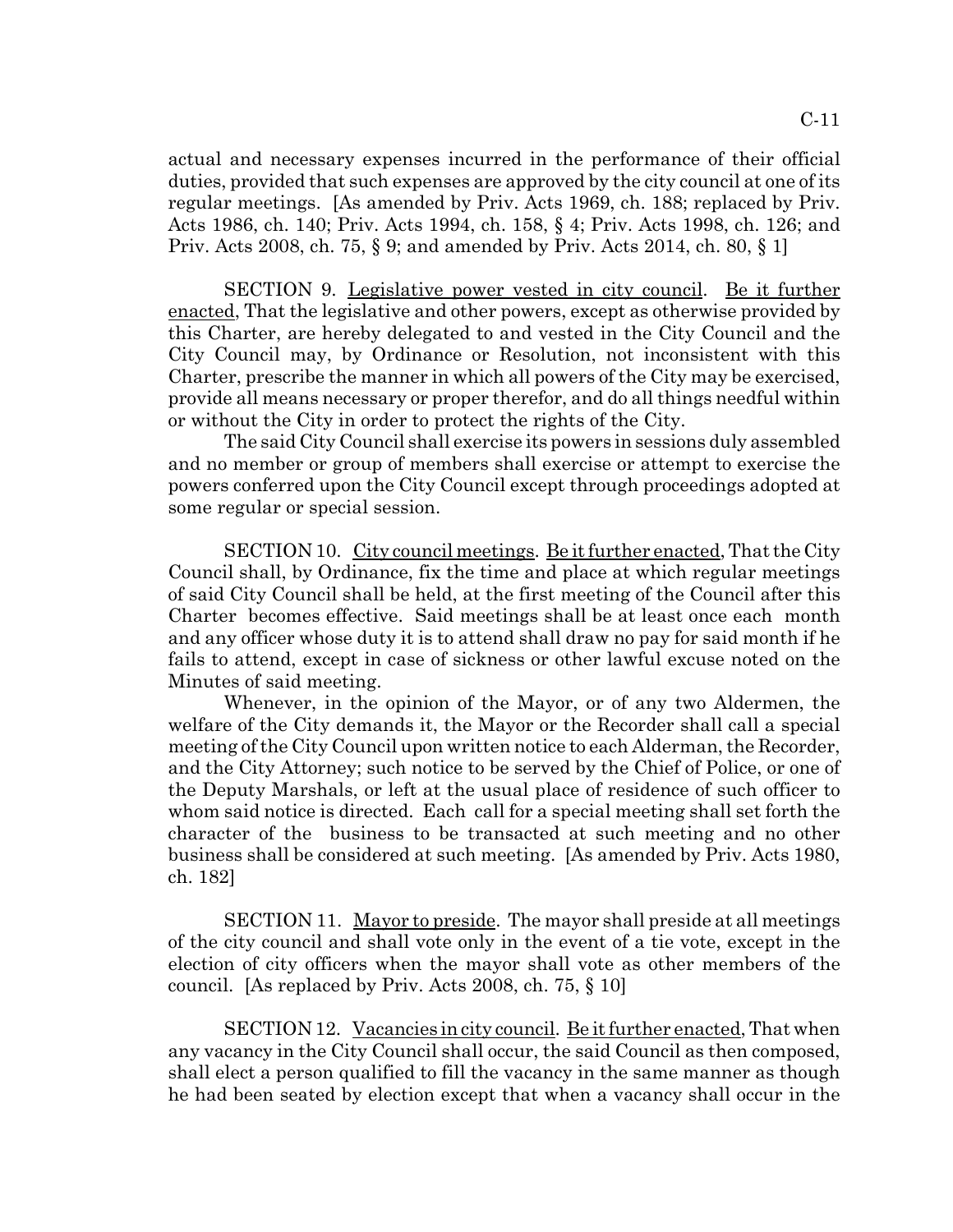office of the Mayor, the vacancy shall be filled as provided in the following section. Should the Mayor, or any Alderman cease to be a bona fide resident of the City at any time during his term of office, his office shall thereupon become vacant.

SECTION 13. Mayor pro tempore. Be it further enacted, That at the first meeting of the City Council after this Charter becomes effective, and at the first meeting after each City election for Mayor and Aldermen, and after said Mayor and Aldermen have been installed, the City Council shall choose from its membership a Mayor pro tem to act in the absence, inability or failure upon the part of the Mayor to act. Such member shall act during any temporary absence or inability of the Mayor, and whenever a vacancy occurs in the office of Mayor, the Mayor pro tem shall become Mayor and hold office as such for the unexpired term, and his office as Alderman shall thereupon become vacant, and the vacancy shall be filled by the City Council as herein provided.

SECTION 14. Quorum. Be it further enacted, That a majority of the members of the City Council shall constitute a quorum, but a smaller number may adjourn from day to day and may compel the attendance of absentees in such manner and under such penalty as the City Council may provide.

SECTION 15. Investigative and punitive powers of council. Be it further enacted, That the City Council may determine the rules of their proceedings, subject to this Charter, and may arrest and punish by fine, any member or other person guilty of misbehavior in its presence. It shall have power and may delegate this power to any Committee, to subpoena witnesses and order the production of books and papers relating to any subject within its jurisdiction; to call upon the officers of the City to execute its process and may cause to be arrested and punished by fine any person refusing to obey such subpoena or order. No fine for any offense under this Section shall exceed Fifty (\$50.00) Dollars.

SECTION 16. Administering of oaths and keeping minutes. Be it further enacted, That the presiding officer of the City Council, or the Chairman of any Committee, may administer oaths to witnesses. The City Council shall keep minutes of its proceedings to be recorded in a well bound book suitable for that purpose. In the event that the Recorder should fail, for any reason, to attend any session of the City Council, then the Council may appoint some qualified person to record the minutes for all such meetings in the absence of the Recorder.

SECTION 17. Council sessions to be public. Be it further enacted, That all sessions of the City Council shall be public. [As amended by Priv. Acts 1994, ch. 158, § 5]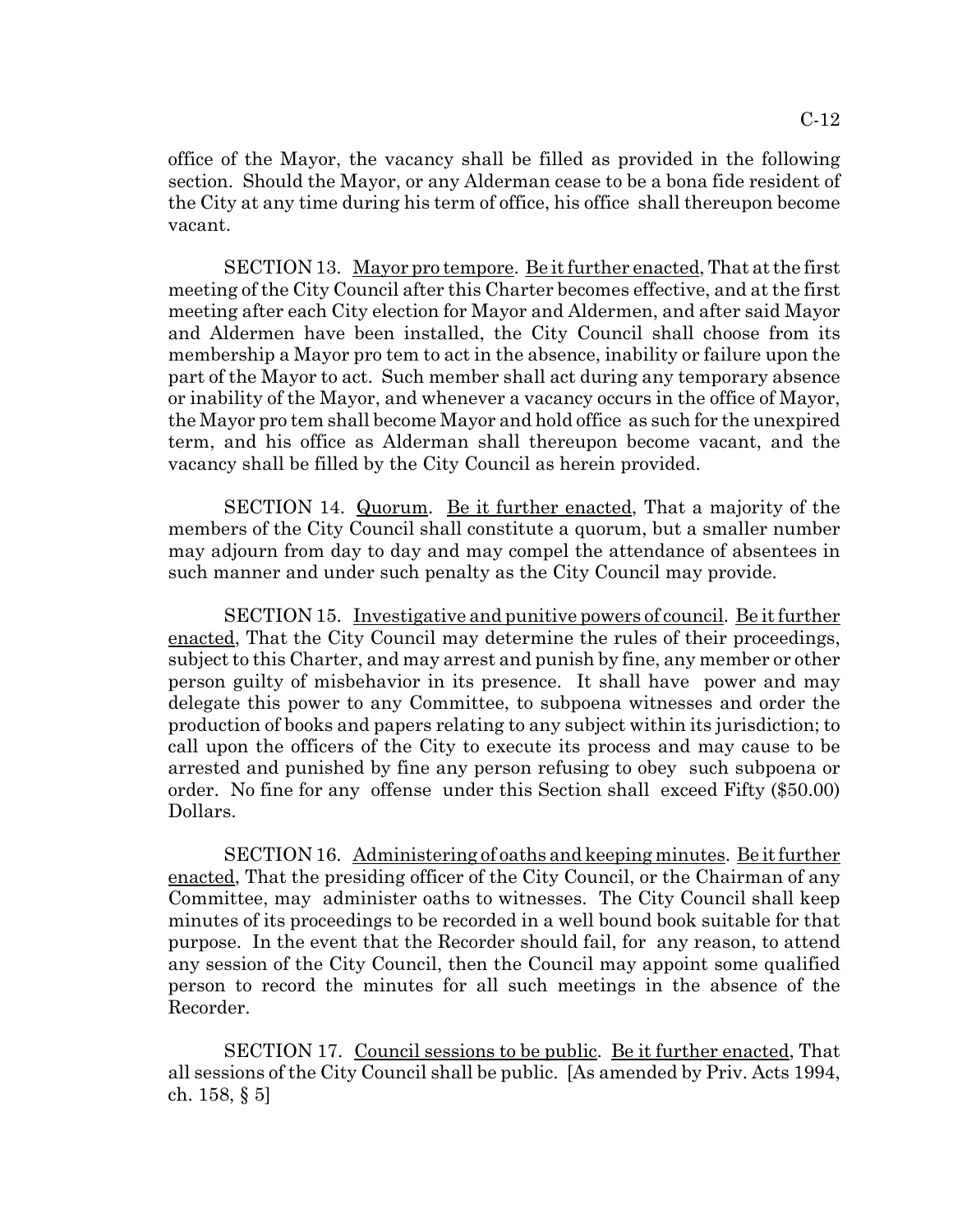SECTION 18. Removal of city officers. The mayor or any aldermen may be removed from office as prescribed in Tennessee Code Annotated, Title 8, Chapter 47. [As replaced by Priv. Acts 2008, ch. 75, § 11]

SECTION 19. Adoption of ordinances and resolutions; other actions. Be it further enacted, That the affirmative vote of a majority of the members of the City Council shall be necessary to adopt any Ordinances or Resolutions of the City. Each and every Ordinance or Resolution passed by the City Council shall be filed by the presiding officer and the record shall be filed with the Recorder. All elections by the City Council or other actions, except for obtaining a quorum, shall be by a majority vote of the City Council.

SECTION 20. Oath of officers. Be it further enacted, That the officers of the City, before entering upon their duties, shall take an oath or affirmation before the Recorder that they will support the Constitution of the United States and of the State of Tennessee, and the Charter and Ordinances of the City, and they will fully discharge the duties of their offices to the best of their ability.

### ARTICLE IV

#### ORDINANCES AND RESOLUTIONS

#### **SECTION**

- 1. Required wording.
- 2. Readings required and effective dates for ordinances and resolutions.
- 3. Numbering of ordinances.
- 4. Construction of ordinances; service of process.

SECTION 1. Required wording. Be it further enacted, That all Ordinances shall begin, "Be it Ordained by the City of Westmoreland."

SECTION 2. Readings required and effective dates for ordinances and resolutions. Be it further enacted, That every Ordinance shall be passed on two readings on two separate days in open sessions of the City Council before it shall become effective, and all Ordinances shall take effect from and after their final passage, unless otherwise provided therein; provided, that Resolutions may be passed and become effective on only one reading. All Ordinances and Resolutions shall be signed by the Mayor and Recorder.

SECTION 3. Numbering of ordinances. Be it further enacted, That every Ordinance, when filed with the Recorder, shall immediately be numbered and copied in an Ordinance book and preserved in his office.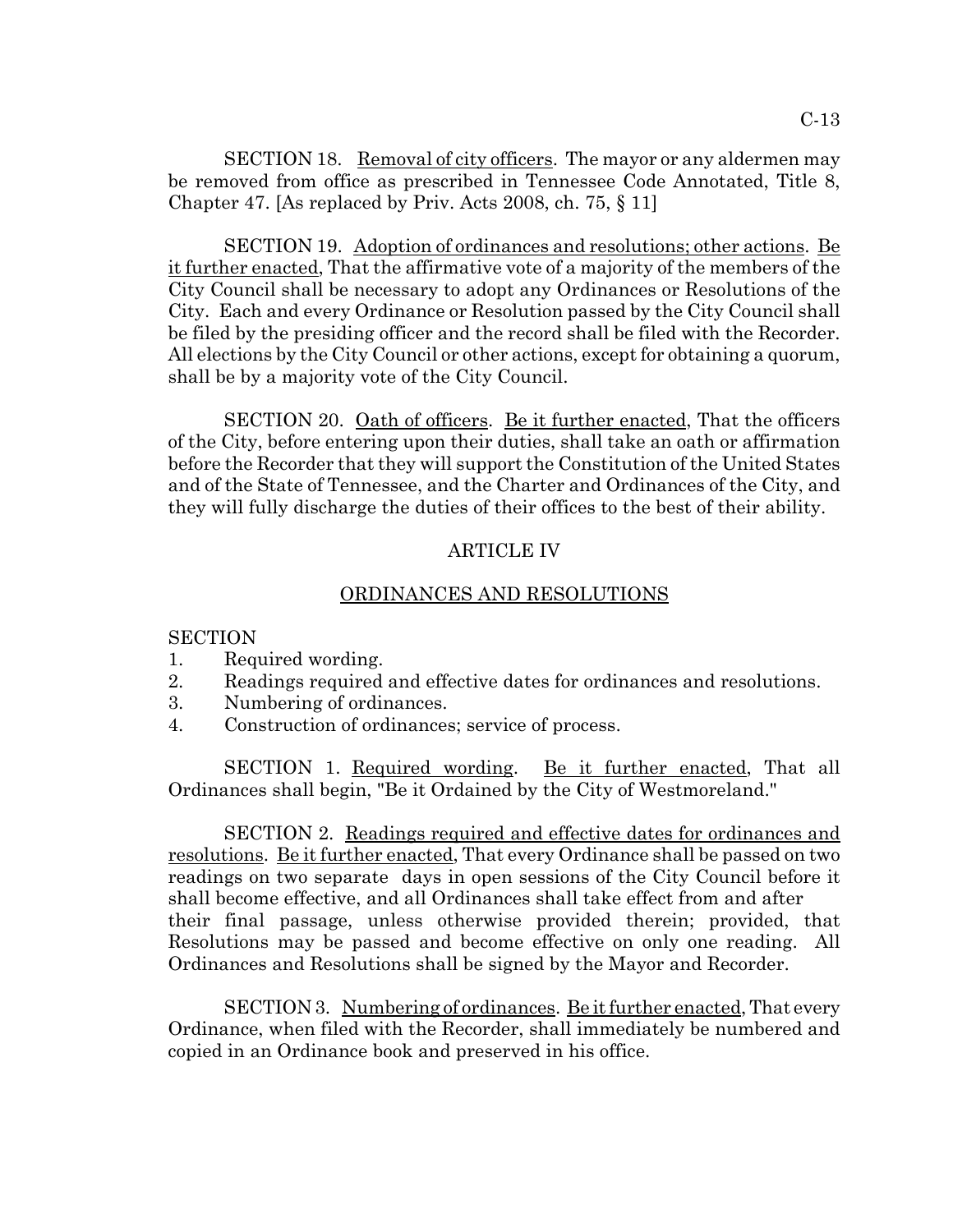SECTION 4. Construction of ordinances; service of process. Ordinances of the city imposing fines, penalties and forfeitures shall be construed remedially and all process issued by the mayor, recorder or other officers of the city may be directed to the chief of police of said city, who shall execute and return same as any other process in the manner prescribed by general law and may be amended from time to time to promote the attainment of justice. [As added by Priv. Acts 2008, ch. 75, § 12]

## ARTICLE V

## MAYOR

### **SECTION**

- 1. Duties of mayor.
- 2. Mayor to perform required acts, appoint committees, administer oaths.
- 3. Legal process.
- 4. Mayor's veto.

SECTION 1. Duties of mayor. The mayor shall preside at all meetings of the city council and shall perform such other duties consistent with his office as may be imposed by the city council, and he shall have a seat, a voice, but no vote, except for the purpose of breaking a tie, and in the appointment of the officers of the city, when he shall vote as other members of the council.

(a) The mayor:

(1) Shall be the chief executive officer of the city and shall preside at all meetings of the council;

(2) Shall communicate any information needed, and recommend all measures the mayor deems expedient to the board;

(3) Shall make temporary appointments, subject to the confirmation of the city council, of any officer or department head in case of sickness, absence or other temporary disability; and

(4) Shall attend and participate in all state, regional, county, and municipal meetings designed to assist cities, including the City of Westmoreland, Tennessee, to the extent reasonably possible.

(5) Shall sign all checks or orders drawn on the treasurer, and shall sign the minutes of the city council and all ordinances and resolutions upon their final passage and shall execute all deeds, bonds, and contracts made in the name of the city, and his signature shall be attested by the recorder. The mayor may introduce ordinances and resolutions in the city council.

(b) Unless otherwise designated by the city council, the mayor shall perform the following duties or may designate a department head or department heads to perform any of the following duties: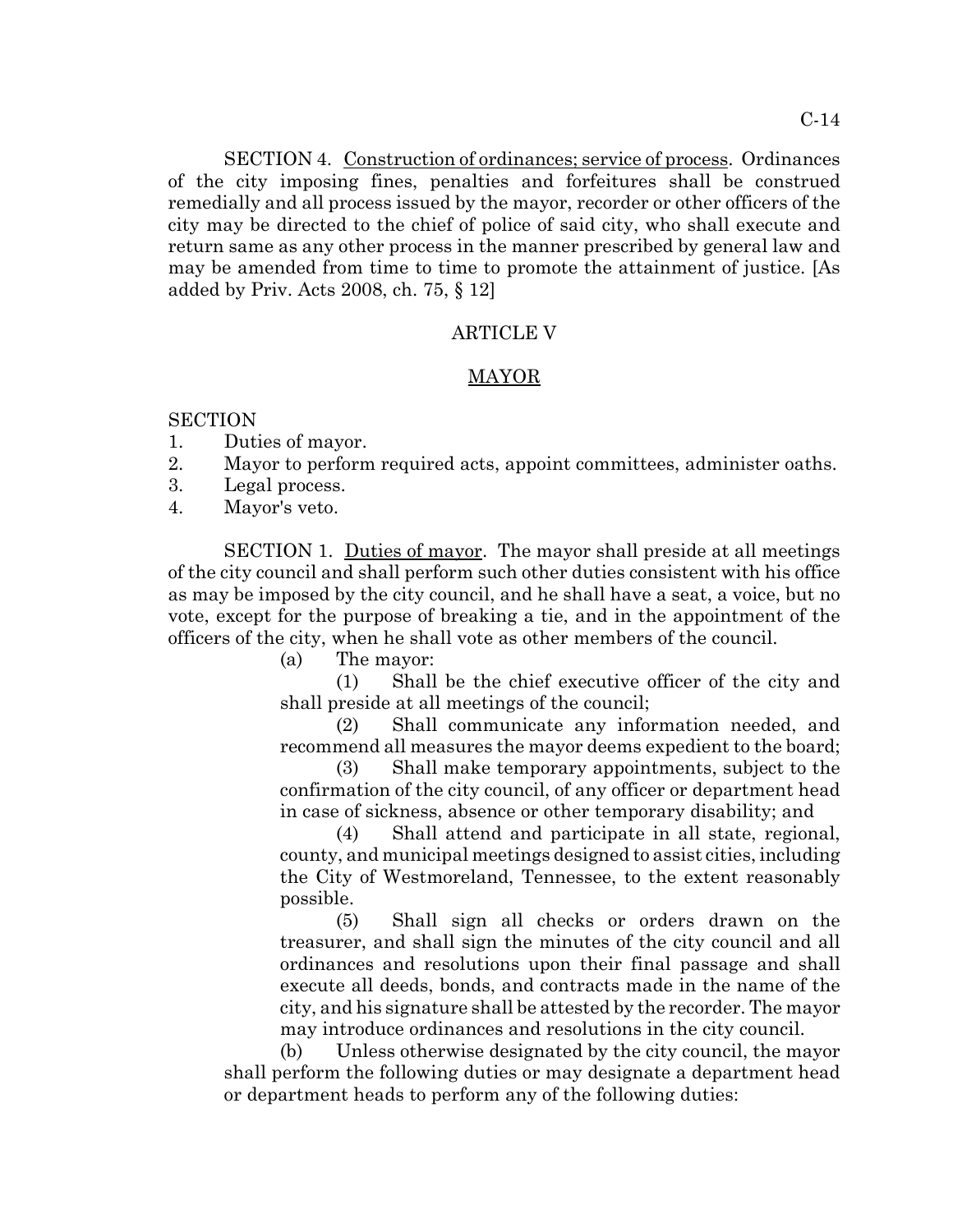(1) Shall recommend to the city council the employment, promotion, discipline, suspension and discharge of all employees and department heads. The council may accept the recommendations of the mayor or take other action in accordance with personnel policies and procedures, if any, adopted by the city council.

(2) Shall act as purchasing agent for the city in the purchase of all materials, supplies, and equipment for the proper conduct of the city business. All purchases shall be in accordance with policies, practices and procedures established by the city council and by Tennessee Code Annotated, Title 6, Chapter 56.

(3) Shall prepare and submit the annual budget and capital program to the city council for their adoption by ordinance; and

(4) Perform such other duties as designated or required by the city council. [As amended by Priv. Acts 1994, ch. 158, § 6; replaced by Priv. Acts 2008, ch. 75, § 13; and amended by Priv. Acts 2014, ch. 80, § 2]

SECTION 2. Mayor to perform required acts, appoint committees, administer oaths. Be it further enacted, That the Mayor shall have power and it is hereby made his duty to perform all acts that may be required of him by any Ordinance or Resolution duly enacted by the City Council not in conflict with any of the provisions of this Charter. He shall have the power to appoint all standing Committees provided for by the Council and such special Committees as he may deem proper. The Mayor shall have authority to administer oaths and affirmations and to take depositions in the same way and for the same purposes and for the same fees and under the same laws as Justices of the Peace.

SECTION 3. Legal process. Be it further enacted, That all legal process against the City shall be served upon the Mayor or the Recorder and it shall be their duties to forthwith transmit the process to the City Attorney after writing thereon the date and manner of service.

SECTION 4. Mayor's veto. The mayor shall have the right to veto within seven (7) calendar days, any ordinance or resolution passed by the city council; he shall enter his reasons for such veto on the minutes of the proceedings. The veto of the Mayor shall render null and void any Ordinance or Resolution unless the City Council by a two-thirds majority vote, re-enacts or re-passes such Ordinance or Resolution which has been vetoed, at the next regular meeting of the City Council, except that when a new Council may be inaugurated within the meantime, and in that event the Ordinance or Resolution shall be void and of no effect. [As amended by Priv. Acts 2008, ch. 75, § 14]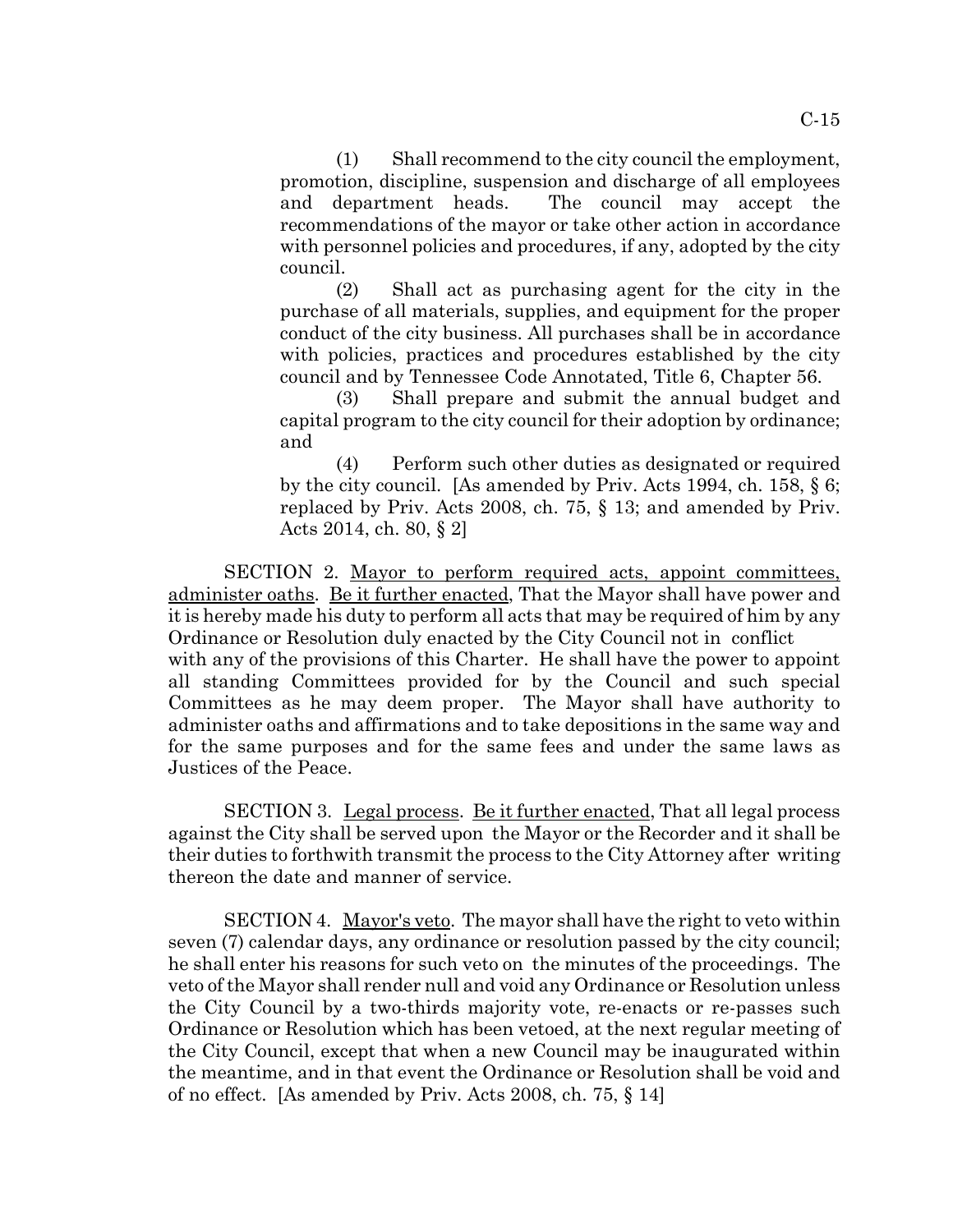#### ARTICLE VI

### CITY OFFICIALS

#### **SECTION**

- 1. City Council to provide for salaries, duties, rights of officials.
- 2. Recorder--eligibility, removal and duties.
- 3. Recorder to be financial officer; bond required.
- 4. Salary and miscellaneous duties of recorder.
- 5. Recorder to preside over city court.
- 6. Punitive powers of recorder.
- 7. Only one warrant for each offense.
- 8. Fines, labor belong to city.
- 9. No fees for collecting officers; recorder to certify fines, etc., for collection.
- 10. Recorder to keep docket.
- 10a. City judge.
- 11. Qualifications of city attorney.
- 12. Duties of city attorney.

SECTION 1. City council to provide for salaries, duties, rights of officials. The city council shall fix the salaries of all members thereof, but not to exceed the limits fixed in this act and shall fix the salaries of all city officers and employees of the city. The city council shall fix the duties of all officers and employees of the city, and may define the duties of all the officers not inconsistent with provisions of this charter. [As amended by Priv. Acts 1980, ch. 182 and Priv. Acts 1994, ch. 158, § 7; and replaced by Priv. Acts 2008, ch. 75, § 15]

SECTION 2. Recorder--eligibility, removal and duties. No person shall be eligible for the office of City Recorder who holds any other public office. The recorder shall be under the authority of the city council and he is to obey and carry out all reasonable orders, rules and regulations of the city council. If he refuses or willfully neglects to carry out or comply with any reasonable order, rule or regulation of the city council, he shall be removed from office. If for any reason the recorder becomes unable to carry out the duties of his office in a businesslike and efficient manner, he shall forfeit his office and be removed by the city council as herein provided. [As replaced by Priv. Acts 2008, ch. 75, § 15, and amended by Priv. Acts 2015, ch. 8, § 2]

SECTION 3. Recorder to be financial officer; bond required. Be it further enacted, That the recorder shall have charge of the financial affairs of the city, including the efficient keeping and supervising of all accounts and books of the city, including the books of the water and electric departments; the supervision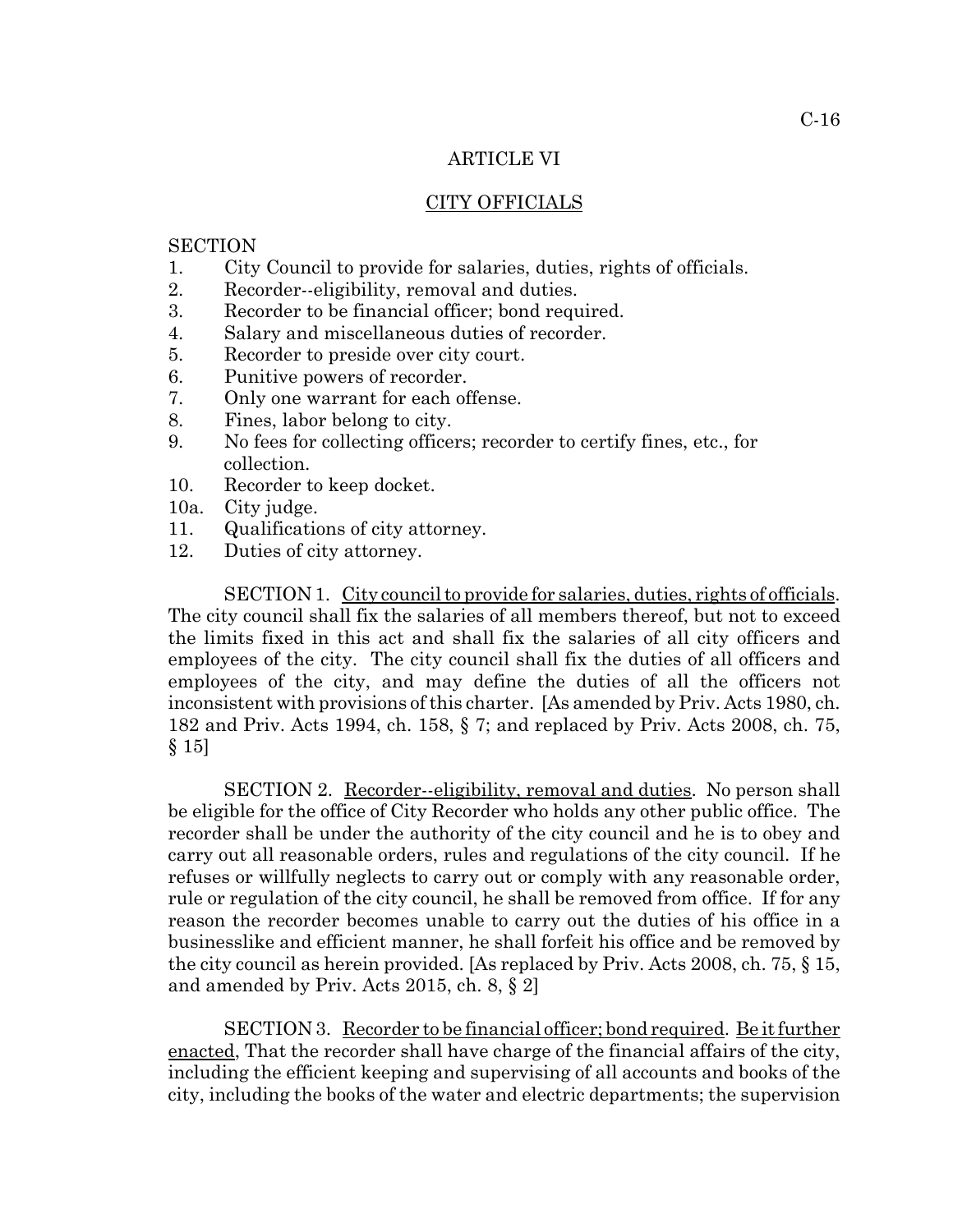and disbursement of funds and money and the collection of all money due the city and shall sign all checks or orders on the treasurer; he shall require proper fiscal accounts, records and reports to be made to his office by the several departments, officers and employees of the city; he shall at least monthly, and more often if he deems it advisable, require settlements from the officers and employees charged with the collection of any revenue of the city; he shall approve for payment all bills and accounts against the city and perform such other duties as the city council may by ordinance require. The recorder shall, before entering upon his duties, enter into a bond to be approved by the city council payable to the City of Westmoreland, and its successors, in a sum to be fixed by the city council, which shall not be less than five thousand dollars (\$5,000), condition for the faithful performance of his duties, and for regular monthly settlements with the Treasurer, and to faithfully account for and pay over all monies by him collected or that shall come into his hands. [As replaced by Priv. Acts 2008, ch. 75, § 15]

SECTION 4. Salary and miscellaneous duties of recorder. The recorder shall keep the records of the city council and perform such other duties as may be required of him by the council. He shall receive a salary to be fixed by the city council and give bond as hereinabove provided. He shall, by his signature and the seal of the city, which seal shall be in his keeping, attest all instruments filed in the name of the city and all official acts of the mayor. He shall have authority to administer oaths and affirmations and to take depositions and shall have power to accept service of process and he shall be present at all meetings of the city council and shall keep a full and accurate record of all business transacted by the same, to be preserved in permanent book form. He shall have custody of and preserve in his office the seal of the city, the public records, original rules and ordinances, ordinance books and minute books of the city council, all contracts, bonds, title deeds, certificates and papers of official indemnity, or security bonds (except his own bond, which shall be kept in the custody of the mayor) and all other records, bonds, oaths and affirmations, papers and documents not required by this charter or by ordinance to be deposited elsewhere; he shall provide, and when requested by any officer or person, certify copies of records, papers and documents in his office and charge therefor for the use of the city, such fees as may be provided by ordinance, and have copies of ordinances printed as may be directed by the city council. He shall be the general accountant of the city, shall have custody of all records, papers and vouchers relating to the fiscal affairs of the city, and the records in his office shall show the financial operation and conditions of the property, assets, claims and liabilities of the city, all expenditures authorized and all contracts in which the city is interested. He shall make a yearly report showing in full detail the financial condition of the city, which shall be published in pamphlet form in the number required by the city council for distribution. He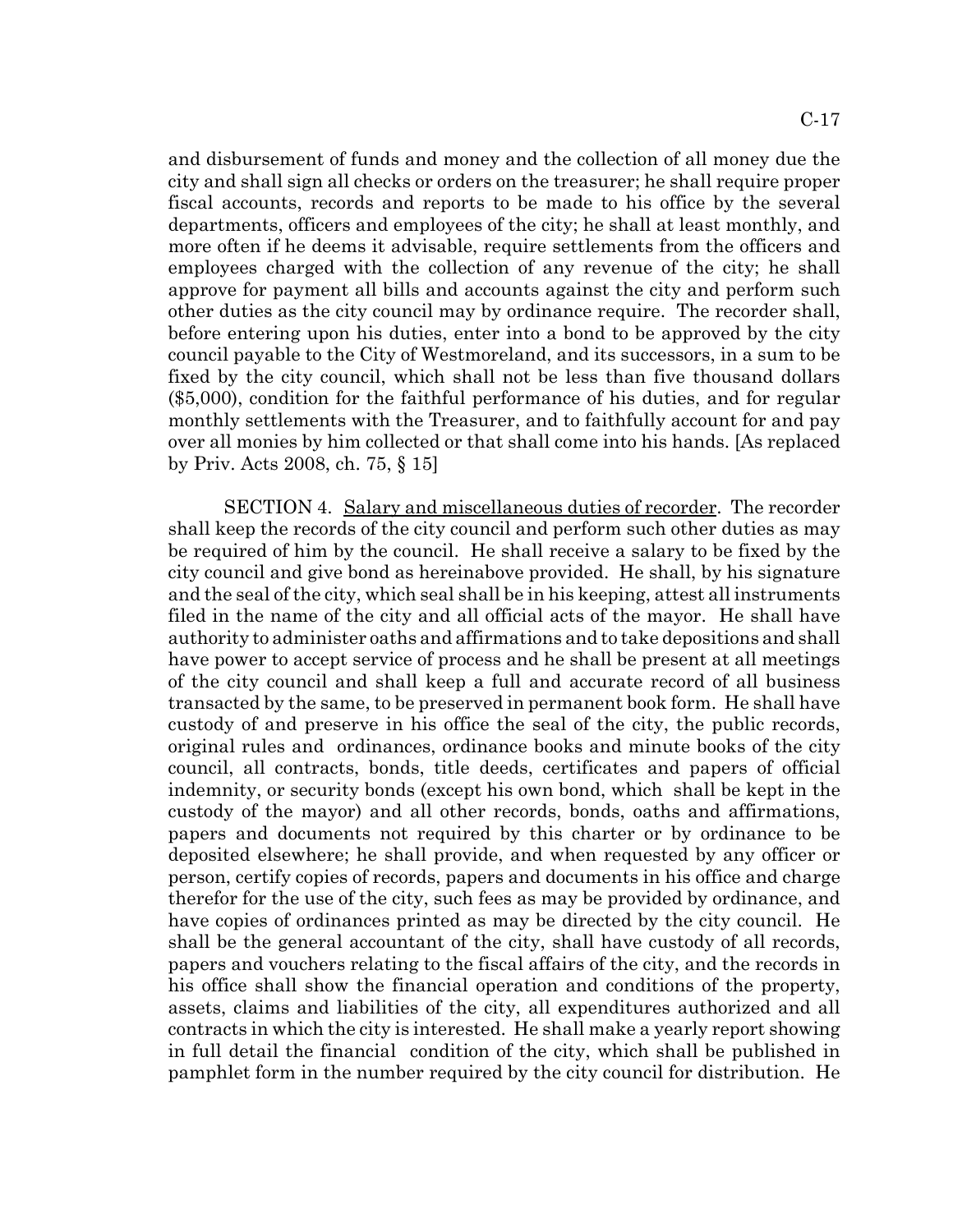C-18

shall cause an efficient system of accounting to be installed and maintained. [As replaced by Priv. Acts 2008, ch. 75, § 15]

SECTION 5. City court.

(a) The city council shall have the authority to create the office of city judge, if it sees fit, and to vest in such officer the judicial duties set forth herein.

(b) The city judge shall preside over the city court and shall have jurisdiction in and over all cases for the violation of, and offenses against, and in all cases under the laws and ordinances of the City of Westmoreland and such other jurisdiction as is conferred by the general laws of the state. Any person dissatisfied with the judgment of the city court shall have the right to appeal such judgment in accordance with Tennessee Code Annotated, Section 16-18-307.

(c) The city judge shall keep or cause to be kept the city court docket or dockets embodying complete detailed records of all cases tried and determined in court.

(d) The city judge shall have the power to issue civil process, including a summons or subpoena for violations of city ordinances. [As replaced by Priv. Acts 2008, ch. 75, § 15]

SECTION 6. Punitive powers of judge. The judge shall have power and authority to impose fines, costs and forfeitures, to punish by fine all violations of the city ordinances; to preserve and enforce order in court and to enforce the collection of such fines, costs and forfeitures imposed by him in accordance with Tennessee Code Annotated, Title 16, Chapter 8, Part 3. No fine authorized pursuant to this section shall exceed fifty dollars (\$50.00). [As replaced by Priv. Acts 2008, ch. 75, § 15]

SECTION 7. Only one warrant for each offense. [As deleted by Priv. Acts 2008, ch. 75, § 15]

SECTION 8. Fines, labor belong to city. All fines imposed for the violation of the city ordinances shall belong to the city and shall be collected by the police chief, to be reported by him in his monthly reports and paid over to the recorder. [As replaced by Priv. Acts 2008, ch. 75, § 15]

SECTION 9. No fees for collecting officers; recorder to certify fines, etc., for collection. [As deleted by Priv. Acts 2008, ch. 75, § 15]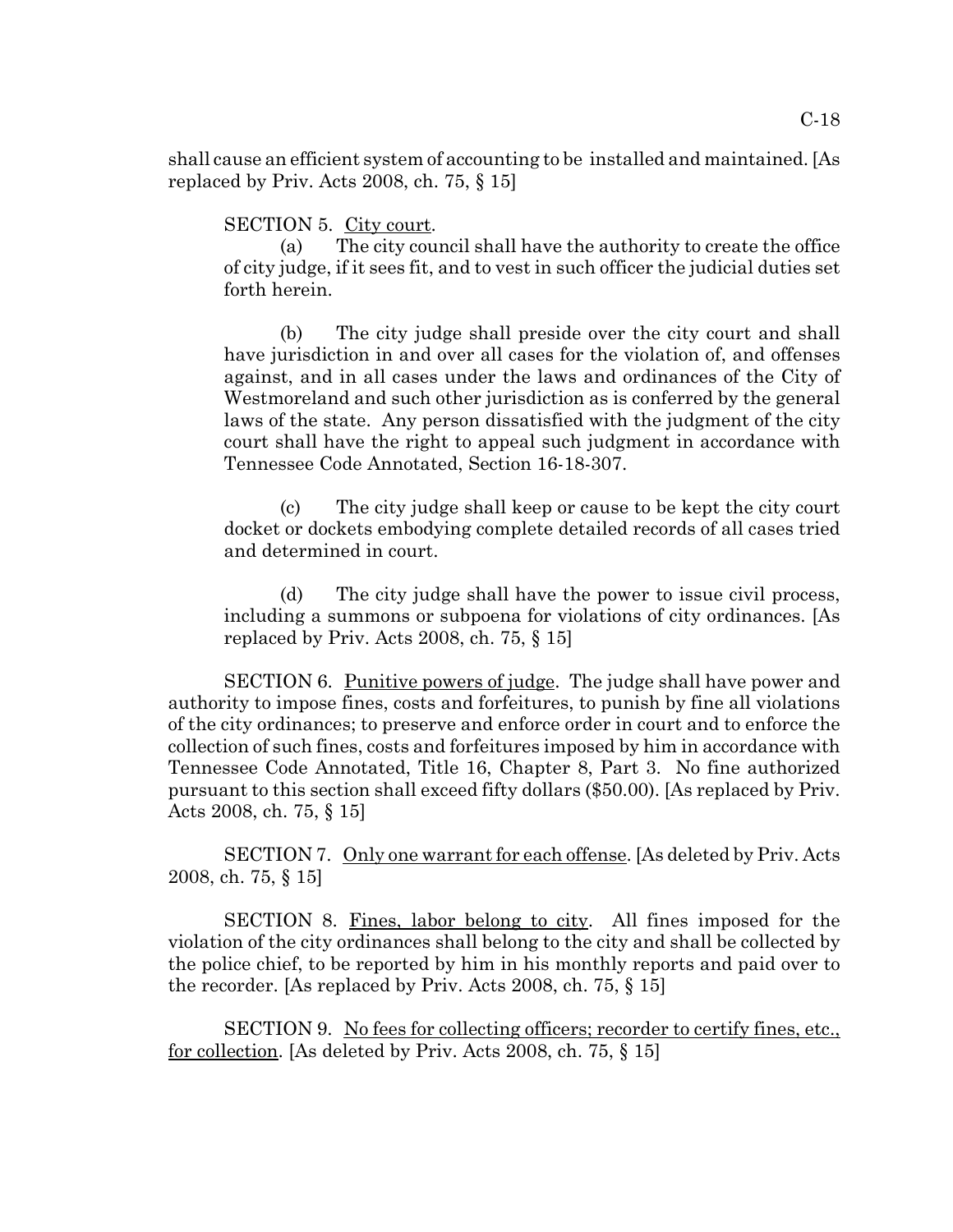SECTION 10. Recorder to keep docket. [As deleted by Priv. Acts 2008, ch. 75, § 15]

SECTION 10a. City judge. [As added by Priv. Acts 1953, ch. 451; and deleted by Priv. Acts 2008, ch. 75, § 15]

SECTION 11. Qualifications of city attorney. The city attorney shall be an attorney at law and entitled to practice in the courts of the State of Tennessee and shall be elected by the city council and shall receive such salary as shall be fixed by the council. [As replaced by Priv. Acts 2008, ch. 75, § 15]

SECTION 12. Duties of city attorney. The city attorney shall direct the management, under the supervision of the city council, all litigation in which the city is a party, including the function of prosecuting attorney in the city court when it is necessary; he shall represent the city in all legal matters and proceedings in which the city is a party or is interested, or in which any of its officials are officially interested; attend all regular meetings of the city council, advise the council, its members and committees, and the heads of all departments as to all legal questions affecting the city's interest, and shall approve as to form, all contracts, deeds, bonds, ordinances, resolutions and other documents to be filed in the name of, or made by or with the city. [As replaced by Priv. Acts 2008, ch. 75, § 15]

### ARTICLE VII

#### TAXATION; UTILITIES, ETC.

**SECTION** 

- 1. Recorder to collect taxes; assessment of taxes.
- 2. First assessment.
- 3. Tax rates.
- 4. Certification of amount of valuation, revenue from taxes, etc., tax levy.
- 5. Recorder to extend levy upon tax books.
- 6. Back assessments; time for payment; penalties.
- 7. List of taxable property, etc., to be deemed a writ of fieri facias.
- 8. Special assessments suits authorized.
- 9. Charter declared a public law.
- 10. Construction, purchase, etc., of utilities authorized.
- 11. Severability clause.
- 12. Effective date.

SECTION 1. Recorder to collect taxes; assessment of taxes. The collection of all taxes, including privilege taxes and special assessments, shall be in charge of the recorder, subject to the limitations of this chapter. For the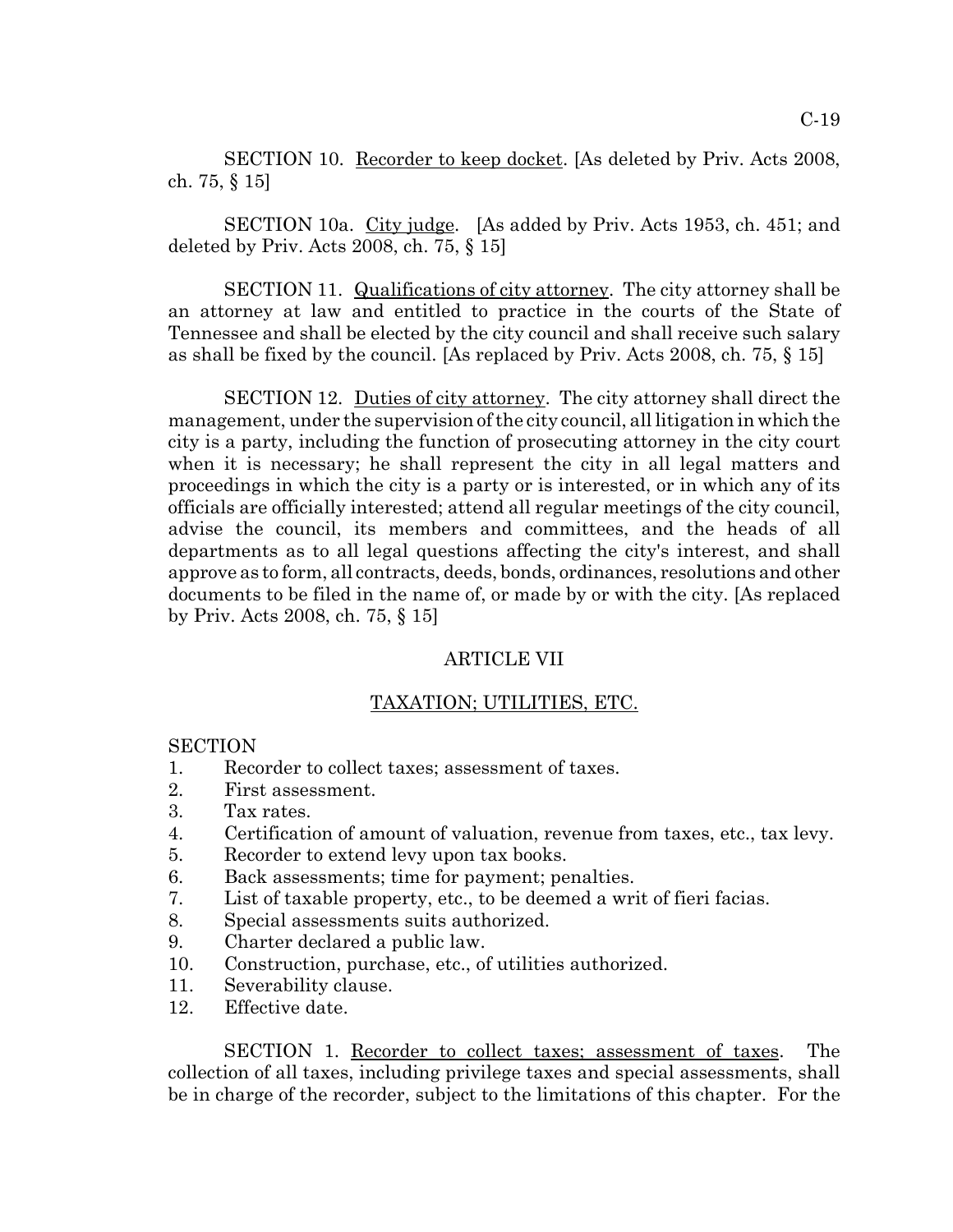purpose of collecting privilege taxes due the city, the recorder shall have the same right and power to issue distress warrants as collectors of privilege taxes for state and county purposes, which warrants shall be directed to the chief of police. All property, real, personal and mixed, subject to state, county and city taxes, and all privileges taxable by law shall be taxed and the taxes thereon collected by the city for municipal purposes as provided by general law in accordance with Article II, Section 29 of the Tennessee Constitution. Pursuant to the general law, it shall be the duty of the County Assessor of property to prepare a separate assessment book or roll showing the real, personal and mixed property assessable by the assessor or lying within the limits of the City of Westmoreland, or to allow the recorder access to the assessor's records for the purpose of preparing same. The city council may provide compensation to said county tax assessor for furnishing the same. These records shall be certified to the recorder of the city upon the completion of the work of the state board of equalization and after they have been copied by the county court clerk of the county or the comptroller of the state. The city council shall have full power to assess taxes as of the date prescribed by general law each and every year, and shall also have full power to assess privileges. [As amended by Priv. Acts 1980, ch. 182; and replaced by Priv. Acts 2008, ch. 75, § 16]

SECTION 2. First assessment. Be it further enacted, That the first assessment of taxes made under this Act shall be for the year 1952.

SECTION 3. Tax rates. Be it further enacted, That for the purpose of municipal taxation, all property lying within the limits of said City shall be assessed by the Recorder. [As replaced by Priv. Acts 1955, ch. 121; Priv. Acts 1957, ch. 248; and amended by Priv. Acts 1994, ch. 158, § 8]

SECTION 4. Certification of amount of valuation, revenue from taxes, etc., tax levy. Be it further enacted, That it shall be the duty of the Recorder as soon as the assessment roll for the City is complete to submit to the City Council a certified statement of the total amount of valuation or assessment of the taxable property for the year within the City limits, including assessments of all railroad, telephone, telegraph and other public utility property, together with a certified statement of the revenue derived by the City from privilege taxes, merchants' ad valorem taxes and fines for the preceding fiscal year and miscellaneous revenue, including the amounts in the Treasury of the City. Upon the presentation of such statement by said officer, the City Council shall proceed by Ordinance to make the proper levy to meet the expenses of the City for the current fiscal year. [As amended by Priv. Acts 2008, ch. 75, § 17]

SECTION 5. Recorder to extend levy upon tax books. Be it further enacted, That it shall be the duty of the Recorder, immediately after the levy of the taxes by the City Council, to cause said levy to be extended upon the tax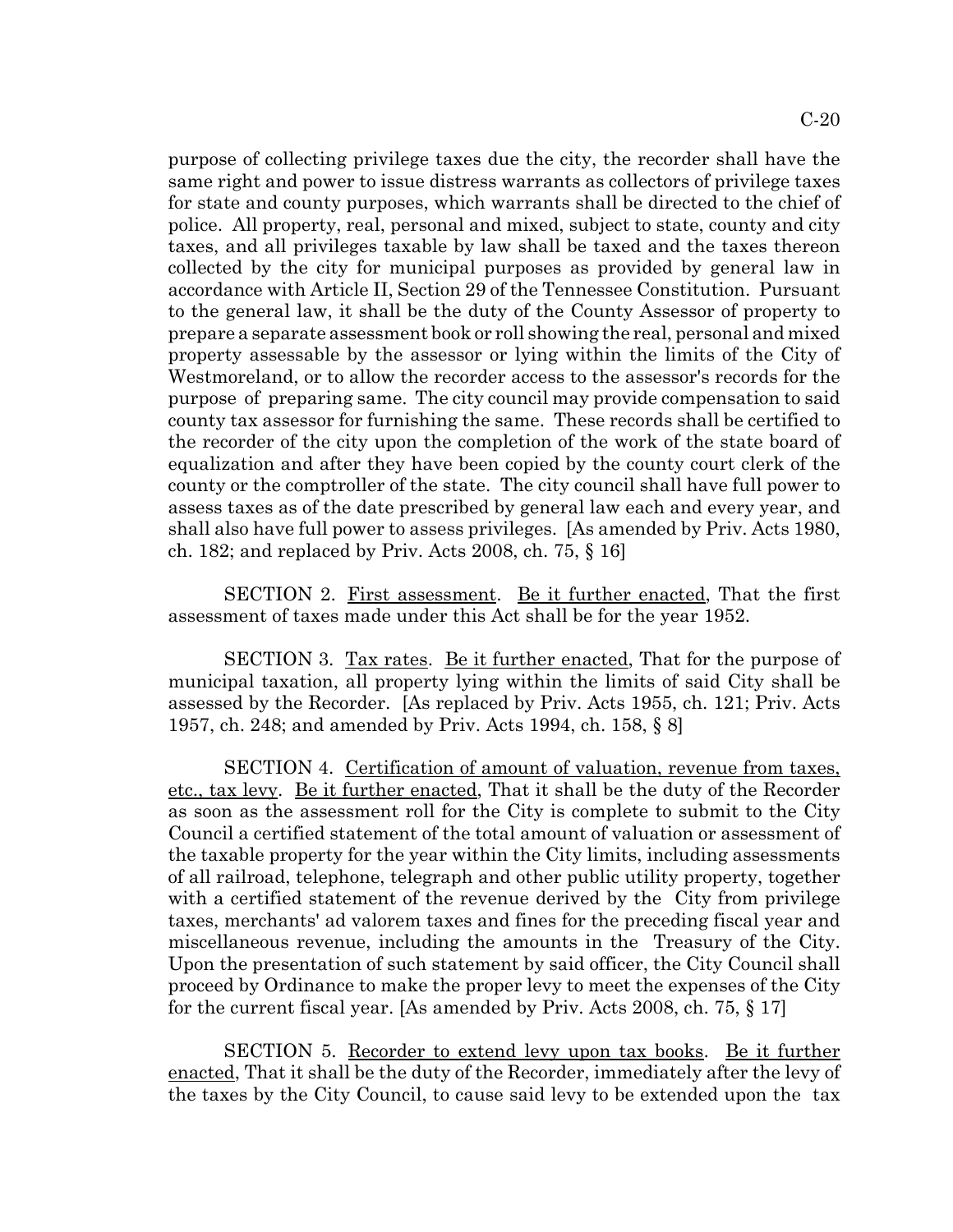books in the same manner as extensions are made upon the tax books in the hands of the County Trustee, but according to the distribution of taxes by the City, and same shall be placed in the hands of the Recorder for collection.

SECTION 6. Back assessments; time for payment; penalties. Be it further enacted, That the Recorder may back-assess property for three years by giving written notice to the parties interested, or to administrators, or executors of deceased persons, said notices to be signed by the Mayor. The rate of taxation fixed by the City Council shall not be in excess of the limits fixed by this Charter, but this is not to include any special levy, which is now or may hereafter be allowed by said City for special purposes. The City Council may, by Ordinance, fix the time for the payment of taxes, from which time they shall bear interest and may require privilege taxes to be paid in advance; they may, by Ordinance, prescribe a penalty for the non-payment of taxes, which penalty shall be paid by each delinquent, and these penalties shall go into the general fund of the City.

SECTION 7. List of taxable property, etc., to be deemed a writ of fieri facias. Be it further enacted, That the list of taxable property in the hands of the Recorder shall be held and deemed a writ of fieri facias against the personal effects of the persons therein named and the Recorder shall have the same power and authority under said list to collect taxes that Constables now have under writs of fieri facias issued by Justices of the Peace or Courts of General Sessions. [As amended by Priv. Acts 2008, ch. 75, § 18]

SECTION 8. Special assessments suits authorized. Be it further enacted, That the City Council shall have the power and is hereby given authority to file bills in the Chancery Court in the name of the City for the collection of assessments and levies made for the improvements, or services in said City, such as providing for sidewalks, curbings, guttering and other improvements for which assessments may be made under this Charter, or any other Acts of the Legislature, and the costs shall be levied against the owners of the property abutting said improvements and a plan on abutting property. The suit commenced by said bills to be conducted as other suits for the enforcement of like liens and under the rules of law and practice providing for the same, and it is further provided that the bill shall not be objectionable because the owners of different parcels of land are made parties, it being the intention that all persons in the same improvement districts are liable for portions of the same assessment and levy for improving a portion of the City as aforesaid and on whose property said assessment or levy is a lien, shall be made parties defendant to one bill.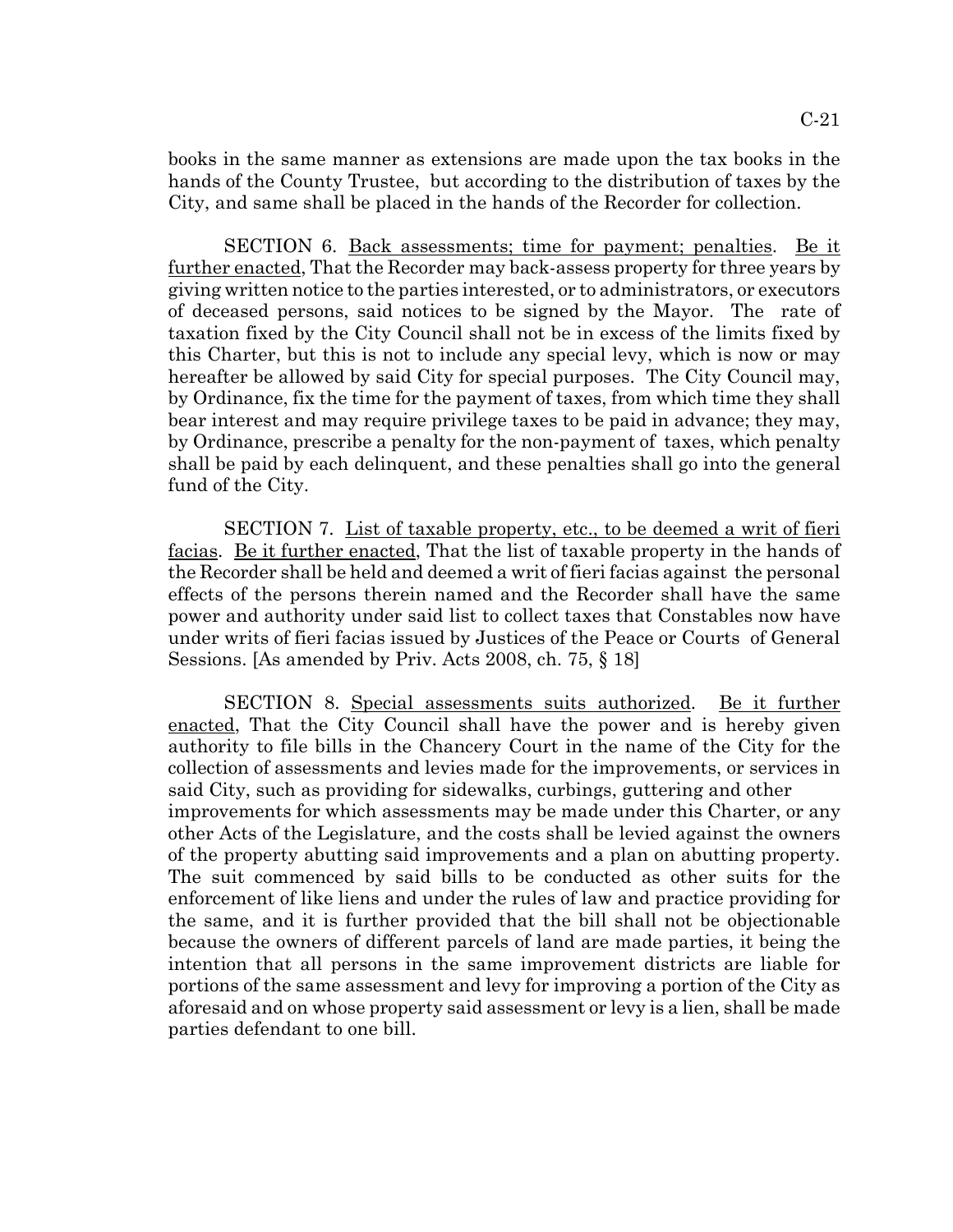SECTION 9. Charter declared a public law. Be it further enacted, That this Charter is hereby declared to be a public law and may be read as evidence in all Courts without proof or special pleadings.

SECTION 10. Construction, purchase, etc., of utilities authorized. Be it further enacted, That the City Council be authorized to construct, purchase, own and operate an electric power distribution system, water plant, natural gas distribution system, or all three, for the purpose of furnishing electricity, water and natural gas, or all of them, to public buildings, streets, and all other public places and all other uses within the corporate limits of the City and for the sale of electric power, water and natural gas to all persons, firms, and corporations desiring to purchase the same, either within or beyond the corporate limits of the City, for lighting, heating or power, or for any other purpose whatsoever, and it shall not be required that the City shall generate electric power, but the City may purchase such electric power and distribute the same.

SECTION 11. Severability clause. Be it further enacted, That if any one or more of the Sections or Sub-sections, or parts thereof, or any sentence, or clause, or phrase of this Act should for any reason be proven or held to be invalid or unconstitutional, such decision or holding shall not affect the validity or constitutionality, nor invalidate or impair the validity, force or effect of the remaining portions of this Act. The Legislature hereby declares that it would have passed this Act and each Section, sentence, clause and phrase, irrespective of the fact that any one or more Sections, Sub-sections, sentences, clauses and phrases be declared unconstitutional.

SECTION 12. Effective date. Be it further enacted, That this Act shall take effect from and after the hour of twelve o'clock, midnight, on the 30th day of May, 1951, the public welfare requiring it.

Passed: February 26, 1951.

Walter M. Haynes, Speaker of the Senate.

McAllen Foutch, Speaker of the House of Representatives,

Approved: March 1, 1951.

Gordon Browning, Governor.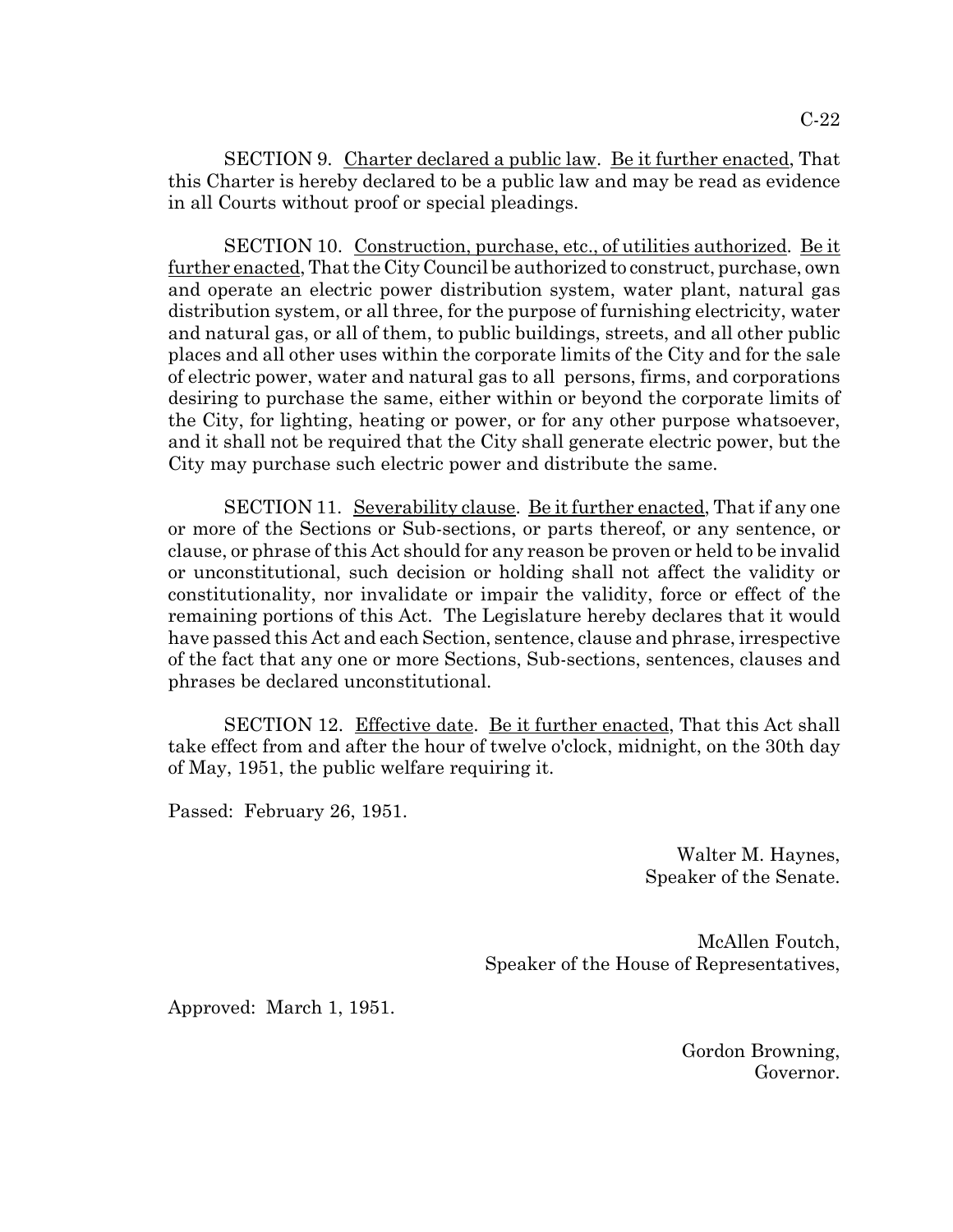# PRIVATE ACTS COMPRISING THE CHARTER OF THE CITY OF WESTMORELAND, TENNESSEE

l

| Year | Chapter | Subject                                                                                                                                                           |
|------|---------|-------------------------------------------------------------------------------------------------------------------------------------------------------------------|
| 1951 | 306     | Basic charter act.                                                                                                                                                |
| 1953 | 451     | Amends $\S$ 5 of art. III with<br>regard to the city attorney and<br>authorized creation of the office<br>of city judge.                                          |
| 1955 | 121     | Replaced $\S$ 3 of art. VII with<br>regard to property taxation.                                                                                                  |
| 1957 | 248     | Replaced $\S$ 3 of art. VII with<br>regard to property taxation<br>(identical to Priv. Acts 1955, ch.<br>121).                                                    |
| 1957 | 249     | Amended $\S$ 1(5) of art. II to<br>increase the borrowing limit from<br>$$15,000.00$ to $$40,000.00$ .                                                            |
| 1963 | 26      | Amended $\S$ 1(5) of art. II to<br>increase the borrowing limit to<br>\$50,000.00 and authorized the<br>issuance of notes for a period of<br>up to fifteen years. |
| 1969 | 188     | Amended $\S$ 8 of art. III with<br>regard to salaries of mayor and<br>aldermen.                                                                                   |
| 1972 | 364     | Replaced $\S$ 5 of art. III, election<br>of city officers.                                                                                                        |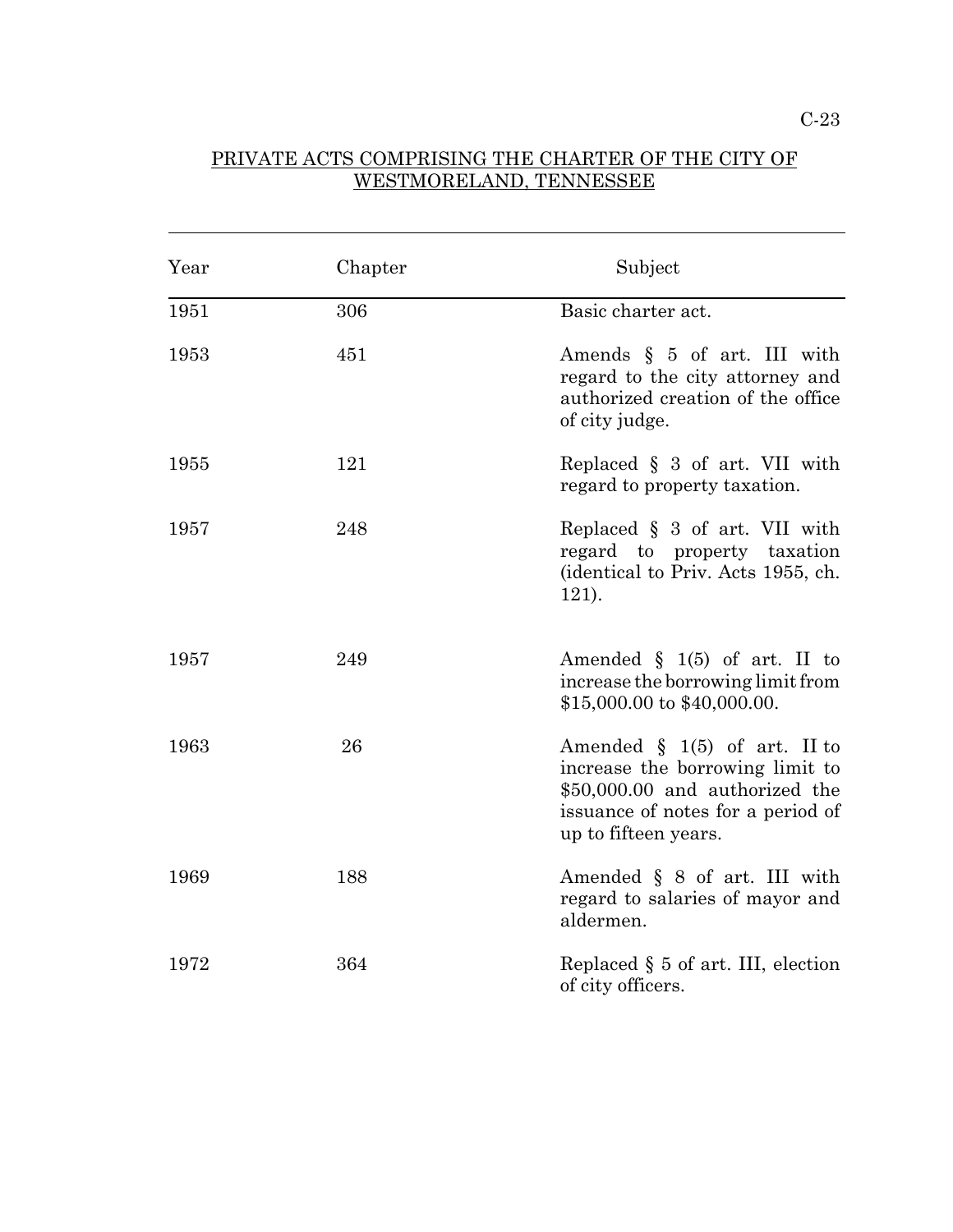| Year | Chapter | Subject                                                                                                                                                                                                                                                                                                                                                                                                                                                   |
|------|---------|-----------------------------------------------------------------------------------------------------------------------------------------------------------------------------------------------------------------------------------------------------------------------------------------------------------------------------------------------------------------------------------------------------------------------------------------------------------|
| 1977 | 141     | Amended $\S$ 1(5) of art. II to<br>increase the borrowing limit to<br>\$200,000.00.                                                                                                                                                                                                                                                                                                                                                                       |
| 1980 | 182     | Amended $\S 1(24)$ and (30) of art.<br>II; $\S 1$ , $\S 5$ , and $\S 10$ of art. III; $\S 1$<br>of art. VI; and § 1 of art. VII<br>changing city marshall to the<br>chief of police.                                                                                                                                                                                                                                                                      |
| 1986 | 140     | Replaced § 3 of art. III, elections;<br>procedures, qualifications<br>of<br>candidates.                                                                                                                                                                                                                                                                                                                                                                   |
| 1994 | 158     | Replaced $\S 1$ of art. II, and $\S 5$ of<br>art. III; amended $\S$ 6, $\S$ 8, and<br>$\S 17$ of art. III; $\S 1$ of art. V; $\S 1$ of<br>art. VI; and $\S 3$ of art. VII.                                                                                                                                                                                                                                                                                |
| 1998 | 117     | Deleted $\S$ 11 of art. VII and<br>renumbered $\S$ 12 and 13 as<br>§§ 11 and 12.                                                                                                                                                                                                                                                                                                                                                                          |
| 1998 | 126     | Replaced $\S 8$ of art. III.                                                                                                                                                                                                                                                                                                                                                                                                                              |
| 2003 | 11      | Replaced $\S 3$ of art. III.                                                                                                                                                                                                                                                                                                                                                                                                                              |
| 2008 | 75      | Replaced $\S$ 3 of art. I; deleted<br>$\S$ 1(19) and (20) of art. II;<br>replaced $\S 1(22)$ , (23), and (24) of<br>art. II; deleted $\S$ 1(25) of art. II;<br>replaced § 1 of art. III; amended<br>$\S$ 3 of art. III; replaced $\S$ 5, $\S$ 8,<br>$\S$ 11, and $\S$ 18 of art. III; added<br>$\S 4$ to art. IV; replaced $\S 1$ and $\S 4$<br>of art. V; replaced art. VI;<br>replaced $\S$ 1 of art. VII; and<br>amended $\S$ 4 and $\S$ 7 of art VII. |

l